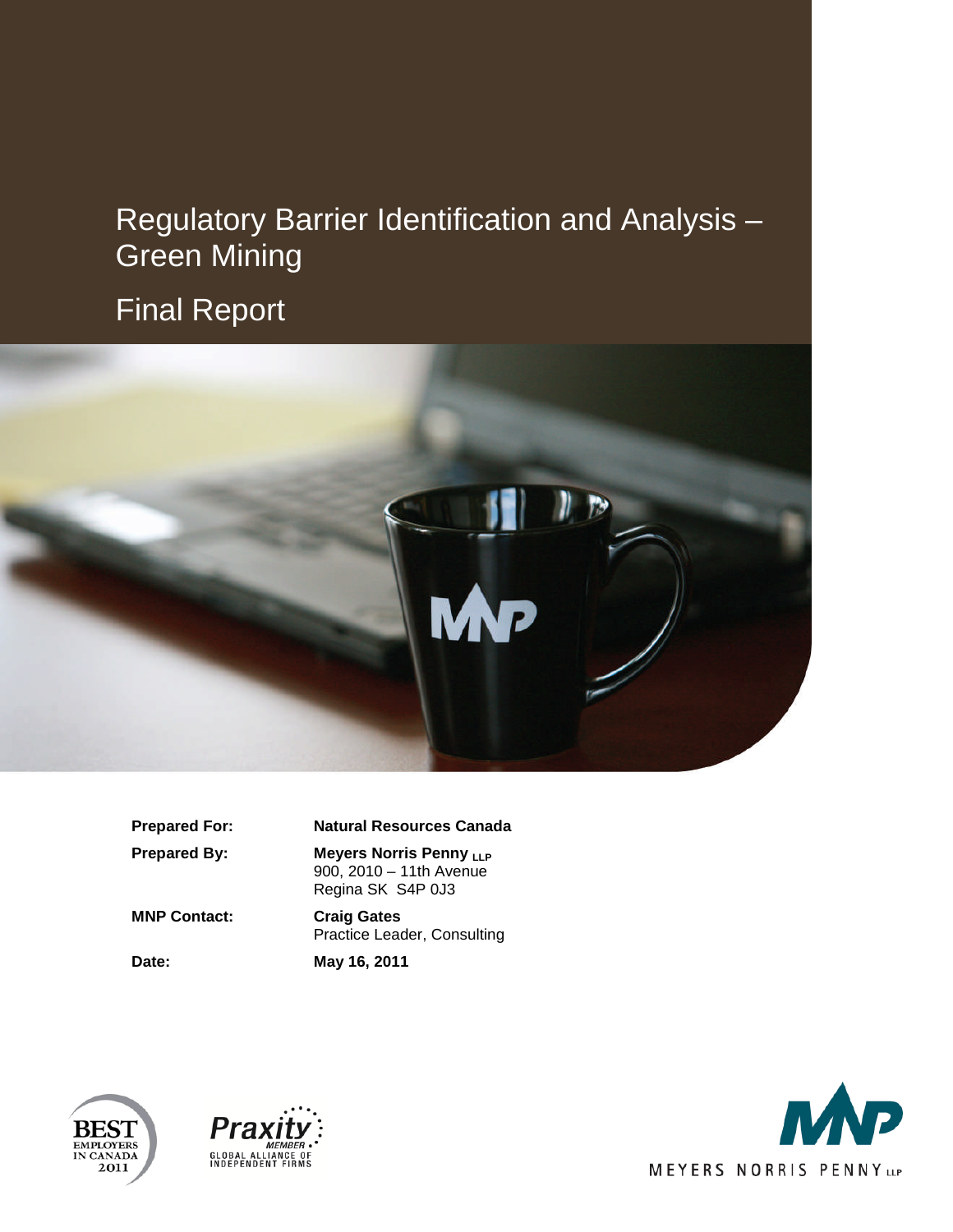## **TABLE OF CONTENTS**

| 2.             |  |
|----------------|--|
| 3 <sub>1</sub> |  |
| 4.             |  |
| 5 <sub>1</sub> |  |
| 6.             |  |
|                |  |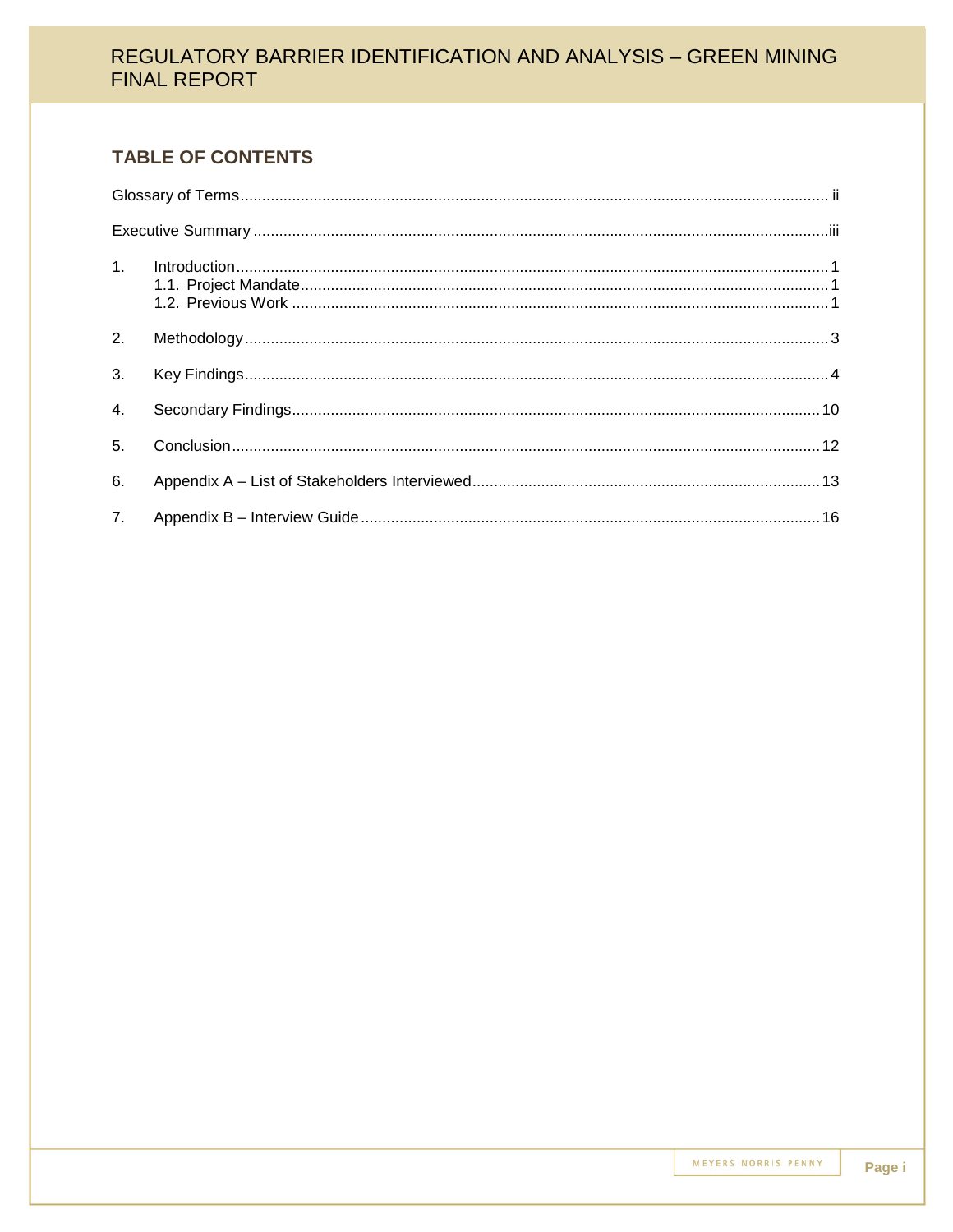#### **GLOSSARY OF TERMS**

- ACGIH American Conference of Governmental Industrial Hygienists
- CMIC Canada Mining Innovation Council
- CSIRO Commonwealth Scientific and Industrial Research Organization
- ERO Environmental Rejects Objectives
- GMI Green Mining Initiative
- MAC Mining Association of Canada
- MNP Meyers Norris Penny
- NRCan Natural Resources Canada
- NSERC Natural Sciences and Engineering Research Council of Canada
- SR&ED Scientific Research and Experimental Development
- TLV/TLVs Threshold Limit Values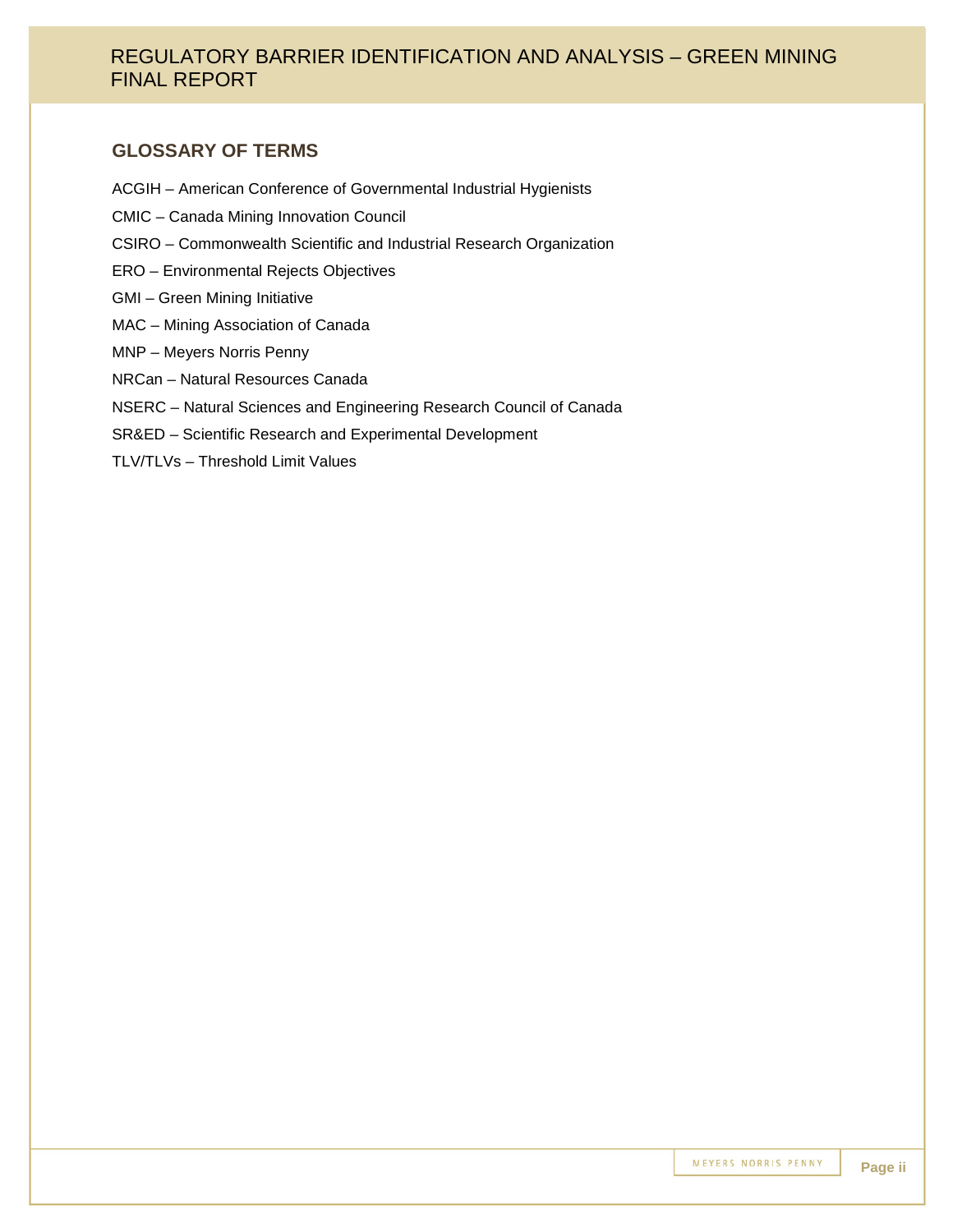#### **EXECUTIVE SUMMARY**

Meyers Norris Penny (MNP) was engaged by Natural Resources Canada (NRCan) to identify any federal and provincial government regulatory barriers for the adoption of green mining technologies and practices in Canada's mining sector. Two other reports were recently completed for NRCan on barriers to green mining; however, these reports did not agree as to what current regulatory barriers exist or are perceived to exist. The purpose of our analysis was to confirm what barriers, if any, do exist and provide initial analysis on each barrier.

In addition to initial identification and analysis, an assessment was to be provided on a select number of barriers identified by NRCan as the most critical. For each of the barriers selected, analysis was to be presented on how it affects green mining innovation generally across Canada. Potential solutions to address these barriers were also to be provided.

In order to complete our analysis, it was decided that MNP would interview a number of federal, provincial and territorial government officials, as well as industry contacts. A list of contacts was developed in collaboration with NRCan which included federal regulators as well as regulators from each province and territory. The Canada Mining Innovation Council (CMIC) and the Mining Association of Canada (MAC) were also included on the list as initial industry contacts. With input from CMIC, MAC and industry regulators, a list of mining companies to contact regarding this topic was developed and approved by NRCan.

A total of 31 government and industry organizations were contacted for an interview and 24 interviews were conducted. As some interviews involved a number of participants, the total number of individuals consulted for our analysis was 33.

Our analysis suggests that there are no specific federal, provincial or territorial regulations in place that act as barriers to the implementation of green mining technologies and processes. Governments enact regulations to reflect public interest in protecting the environment as much as possible. As a result, regulations in place identify the minimum levels of compliance companies must adhere to and do not restrict companies from exceeding these levels. While barriers are not in the regulations themselves, a variety of barriers exist in regulatory processes and other factors including but not limited to regulatory criteria and the interpretation of regulations.

The major themes that emerged throughout the course of our analysis include the following four points.

#### **1. Perceived and Real Barriers in Approval Processes**

While it was noted by several respondents that regulations allow for flexibility in a company's approach to regulatory compliance, approval process may be negatively affecting the uptake of green mining technologies. The potential for delays in the environmental assessment process with introducing a new technology that does not have a demonstrated track record acts as a deterrent for some mining companies. Regulators often require verifiable evidence of a new technology's performance which takes time and resources that some companies may not be able to afford. Because of the potential for approval delays and the uncertainty as to whether a new technology will be approved, a company may choose to make use of proven technologies that will ensure a quicker approval process.

In addition to approval delays related to the use of new technologies, some jurisdictions have indicated that there is often a duplication of efforts required in order to ensure operational compliance at the provincial, territorial and federal levels.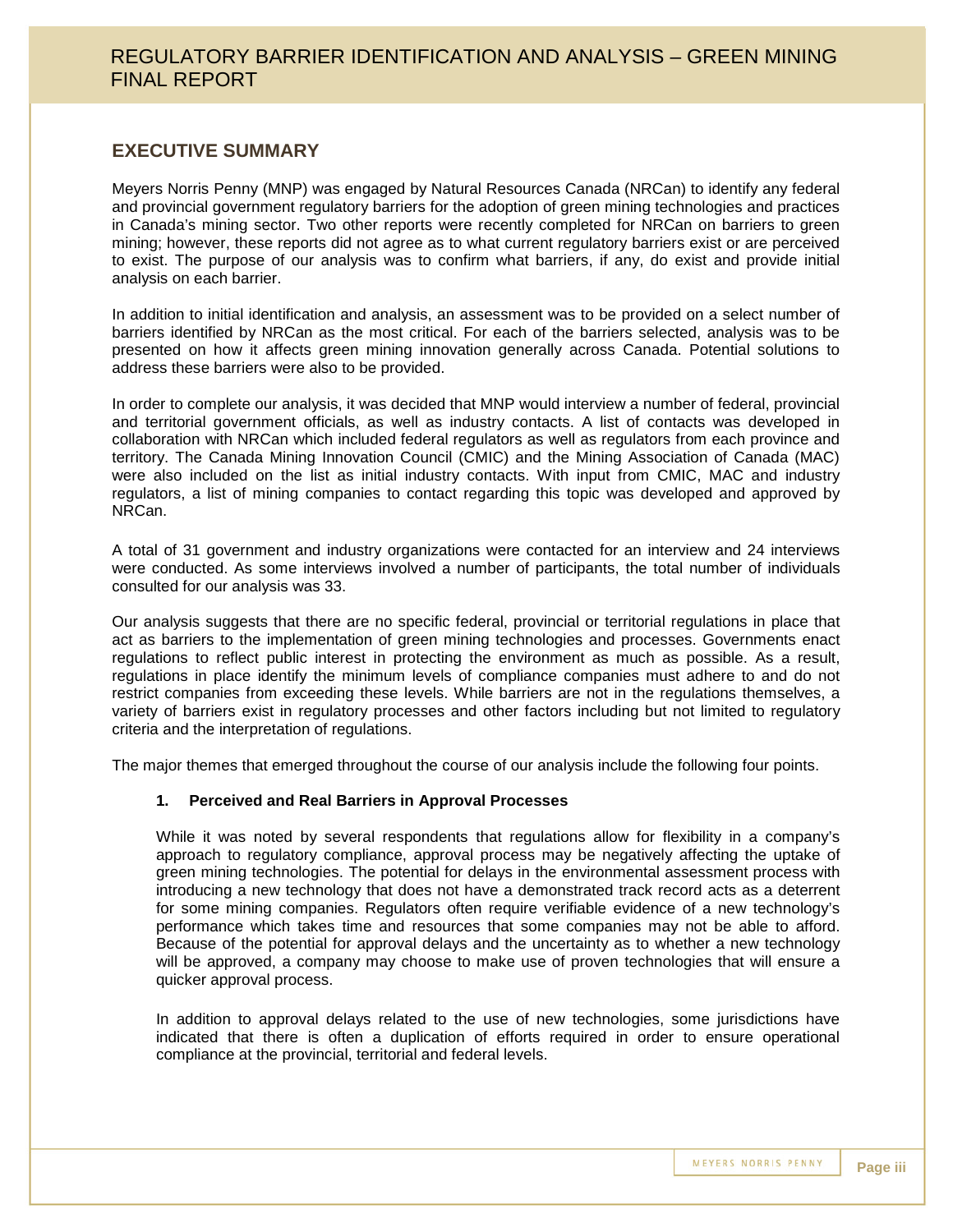#### **2. Risks Associated with being a Technology Leader**

Being the first company to implement a new technology involves a significant amount of risk. A large amount of money may be spent by a company to develop a technology that might not be approved by regulators due to uncertainty regarding the technology's performance. The risk undertaken by a company is not only monetary; the time and effort required for the approval of a new technology or process has the potential to cause significant project delays. As a result, while mining companies may be interested in being innovative, they are also interested in being "the first to be second" to implement a new technology as they know it will work, that the cost undertaken by the company will be less and that the approval process will be smoother as the technology has been proven to work by a preceding company.

To lessen the financial risk assumed by a company when implementing innovative technologies, it was proposed that the government could assume some of the risk by providing increased funding both at the research and development and commercialization stages. Despite the economic significance of mining to remote and Northern communities as well as across Canada as a whole, there is limited government funding available to the mining industry compared to other industries such as energy, oil and gas and forestry. Increased funding is required in order to improve the environmental performance of mining and ensure the Canadian mining industry can continue to compete with other mining jurisdictions.

#### **3. Lack of Incentives to Encourage Green Technology Development and Demonstration**

Some respondents have indicated that the business model of the mining industry does not provide direct financial incentives to exceed the regulated standard; therefore, most companies are satisfied meeting existing standards and focusing on maximizing return to their shareholders. As a result, improved government incentives are needed in order to provide motivation to pursue the implementation of new technologies that exceed the regulated standard but that also carry more financial risk. The SR&ED credit was often mentioned as a less effective tax credit that has lower uptake by industry as it requires a large amount of effort for a "minimal benefit." It was also indicated that mining companies who have been proactive and acted in advance of a regulation later had difficulty obtaining credit for their efforts once the regulation was enacted.

#### **4. Opportunities for Improved Communication between Government and Industry**

There is a need for improved communication between government and industry related to the evolution of the regulatory framework and the design of future regulations. Several interviewees indicated that it is difficult for industry to translate what the government communicates to them into something tangible – for instance, what terms such as "world class", "clean air", "clean water" and "green" really mean and what is then required from industry. More specific language such as "particulate matter" or "diesel hybrids" would provide industry with more certainty that actions they take will meet government goals, and ultimately help to alleviate some of the risk involved in investing in new technologies and practices. While regulations that are not prescriptive provide flexibility, they also create uncertainty for companies who want to ensure that the technologies they are proposing to use will adhere to regulatory requirements. Many initiatives can be undertaken to lessen the environmental footprint of mining; therefore, proper balance between being prescriptive and flexible is required to provide industry with the confidence to move forward with the implementation of green technologies.

Further direction on the types of data required by government to properly assess a new technology is also required. It is felt that when it comes to the implementation of innovative technologies that the "devil is in the details." Criteria used by the government to assess new technologies are generic and vague, making it hard for companies to prepare all data required and ensure the approval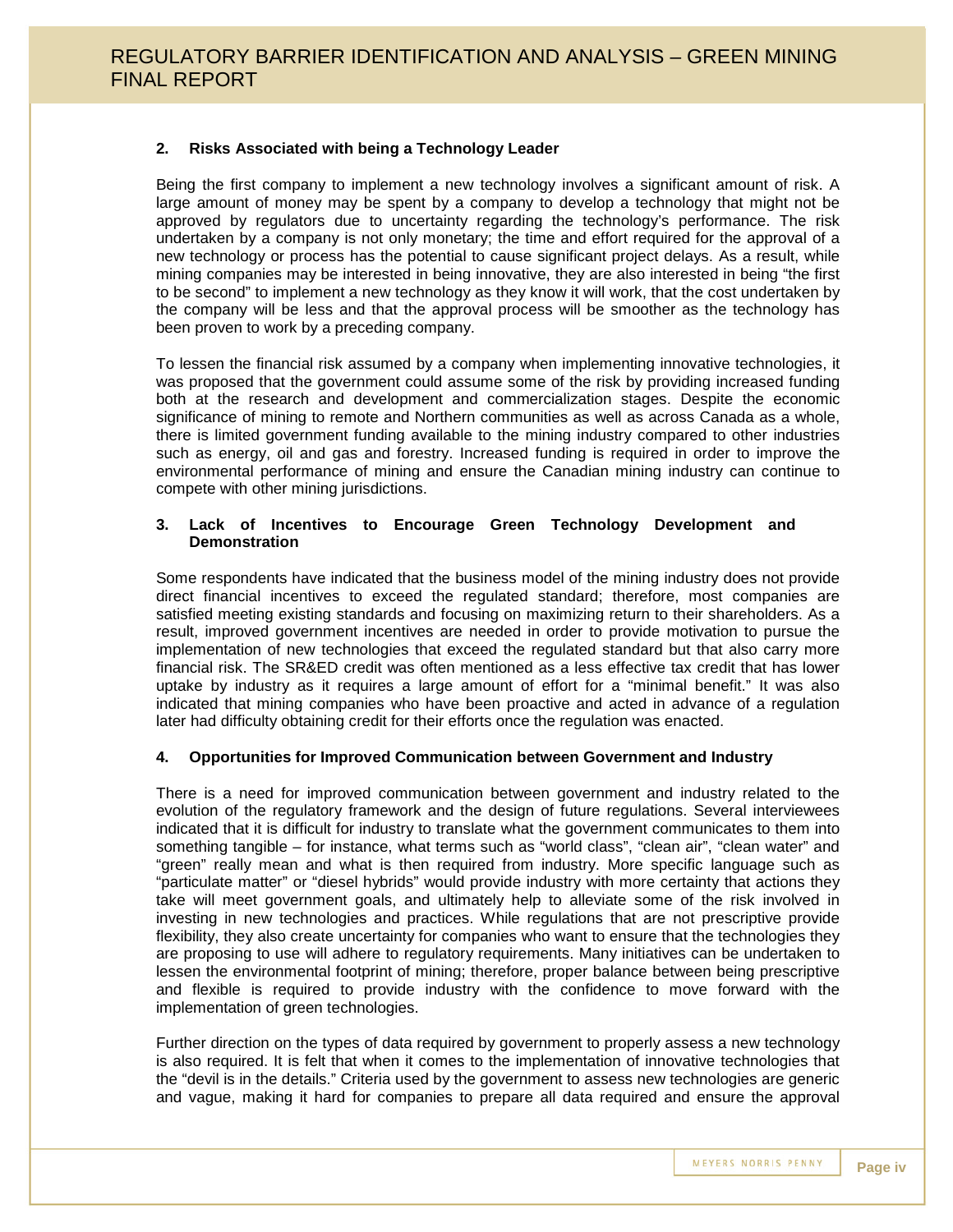process is not slowed as a result of insufficient data. This lack of detail regarding what is required by the government to properly assess a technology may prevent companies from including the use of green mining technologies in their operations.

Improved communication is also needed to support initiatives such as NRCan's Green Mining Initiative (GMI). It was indicated that the mining industry has had a bad reputation for a significant period of time and as a result, initiatives such as GMI are beneficial as they encourage less intrusive practices in mining and work towards improving public opinion of mining operations. However, many government and industry stakeholders were unfamiliar with the goals of the GMI and were uncertain as to what "green mining" connotes. More specific language is required to communicate the details as to why a particular technology may be greener than another in order to both guide the future technology implementation decisions of industry and to gain social licence for industry to implement these technologies.

It appears that the most significant barrier to the implementation of green mining technologies and processes is effective and efficient communication and collaboration between government and industry. Addressing this issue can ensure that industry is aware of the present and future direction of government and is provided with adequate information on regulatory criteria and standards. It can also result in increasing the knowledge base of regulators regarding new technologies, which could then assist in improving the speed of approval processes. Collaborative communication efforts can also improve public perception of mining in general as well as a mining company's ability to obtain a social licence to operate. In short, creating new and improving current methods of communication is key to addressing many of the barriers that currently discourage companies from implementing green technologies and processes.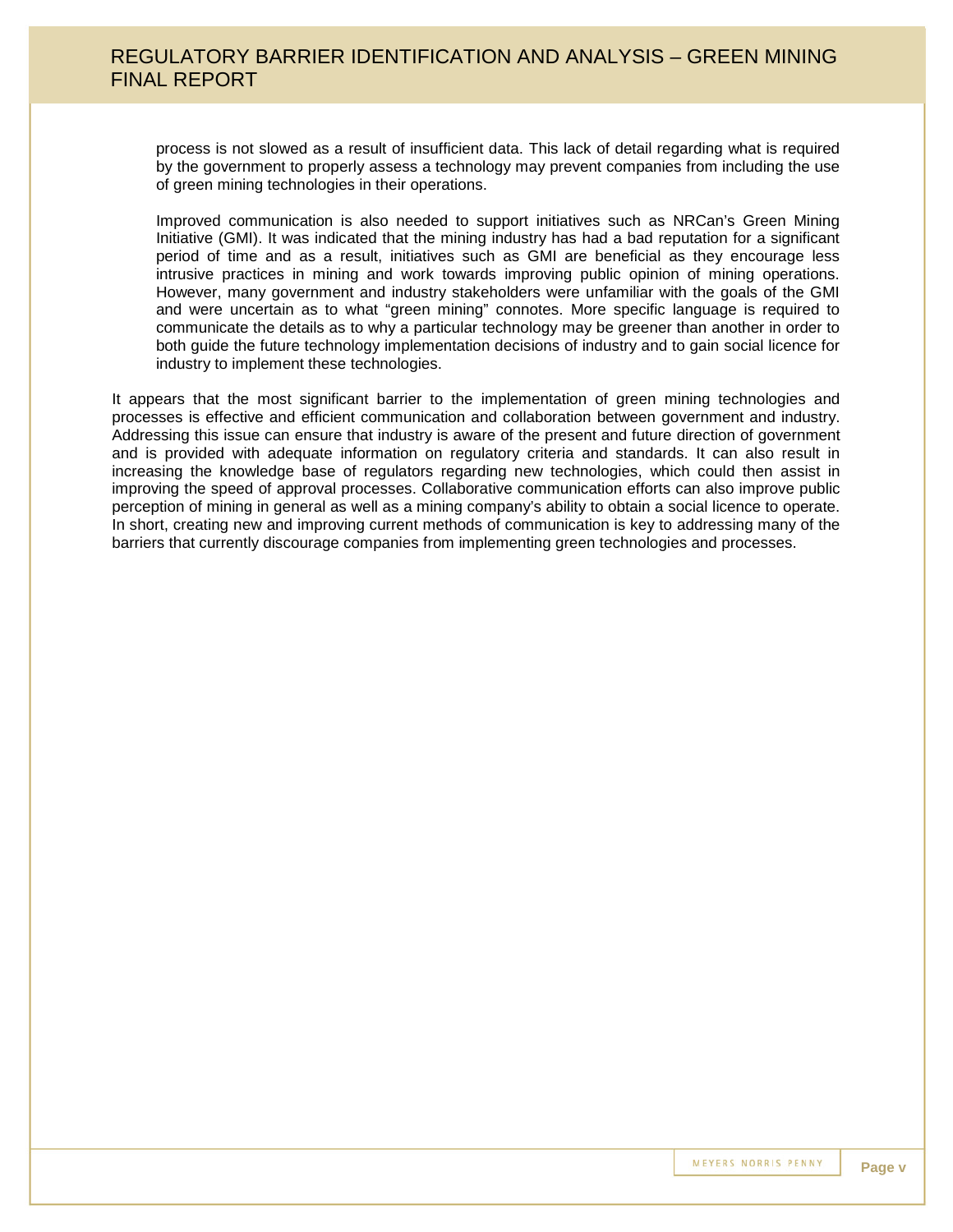### **1. INTRODUCTION**

#### **1.1. PROJECT MANDATE**

Meyers Norris Penny (MNP) was engaged by Natural Resources Canada (NRCan) to identify any federal and provincial government regulatory barriers for the adoption of green mining technologies and practices in Canada's mining sector. Two other reports were recently completed for NRCan on barriers to green mining; however, these reports did not agree as to what current regulatory barriers exist or are perceived to exist. The purpose of our analysis was to confirm what barriers, if any, do exist and provide initial analysis on each barrier.

In addition to initial identification and analysis, an assessment was to be provided on a select number of barriers identified by NRCan as the most critical. For each of the barriers selected, analysis was to be presented on how it affects green mining innovation generally across Canada. Potential solutions to address these barriers were also to be provided.

For the purposes of our analysis, green mining is defined as:

*Technologies, best practices and mine processes that are implemented as a means to reduce the environmental impacts associated with the extraction and processing of metals and minerals, not just during the life of the mining operation, but throughout a mine's life cycle, with a goal to make lasting environmental improvements that will continue once the mineral resource has been exhausted compared to traditional mining techniques.*

Barriers are defined as:

*Tangible impediments to the application of greener mining practices (technologies or processes) that result from the application or interpretation of federal and/or provincial and territorial statutes.*

The report that follows is expected to be used to inform federal and provincial Ministers on green mining regulatory issues prior to the national energy and mines conference in 2011.

### **1.2. PREVIOUS WORK**

As noted, two reports were recently completed for NRCan that spoke to barriers for the adoption of green mining technologies and practices in Canada's mining sector:

- 1. Status of Green Mining in the Canadian Mining Sector, April 2010
- 2. Identifying Policy Barriers to Implementing Green Mining Technologies and Practices in Canada Final Report, October 4, 2010

The following provides a summary of the key issues, barriers and gaps identified in these reports that are relevant to the present study.

#### **Status of Green Mining in the Canadian Mining Sector**

Among other materials and expertise, this report is built upon the results of a survey administered to individuals in industry, academia, government and consulting to gather information regarding environmental issues facing Canada's mining industry. The report notes a number of barriers to innovation in green mining technologies and practices, including policy barriers. The report summarized the key policy barriers and potential solutions as follows: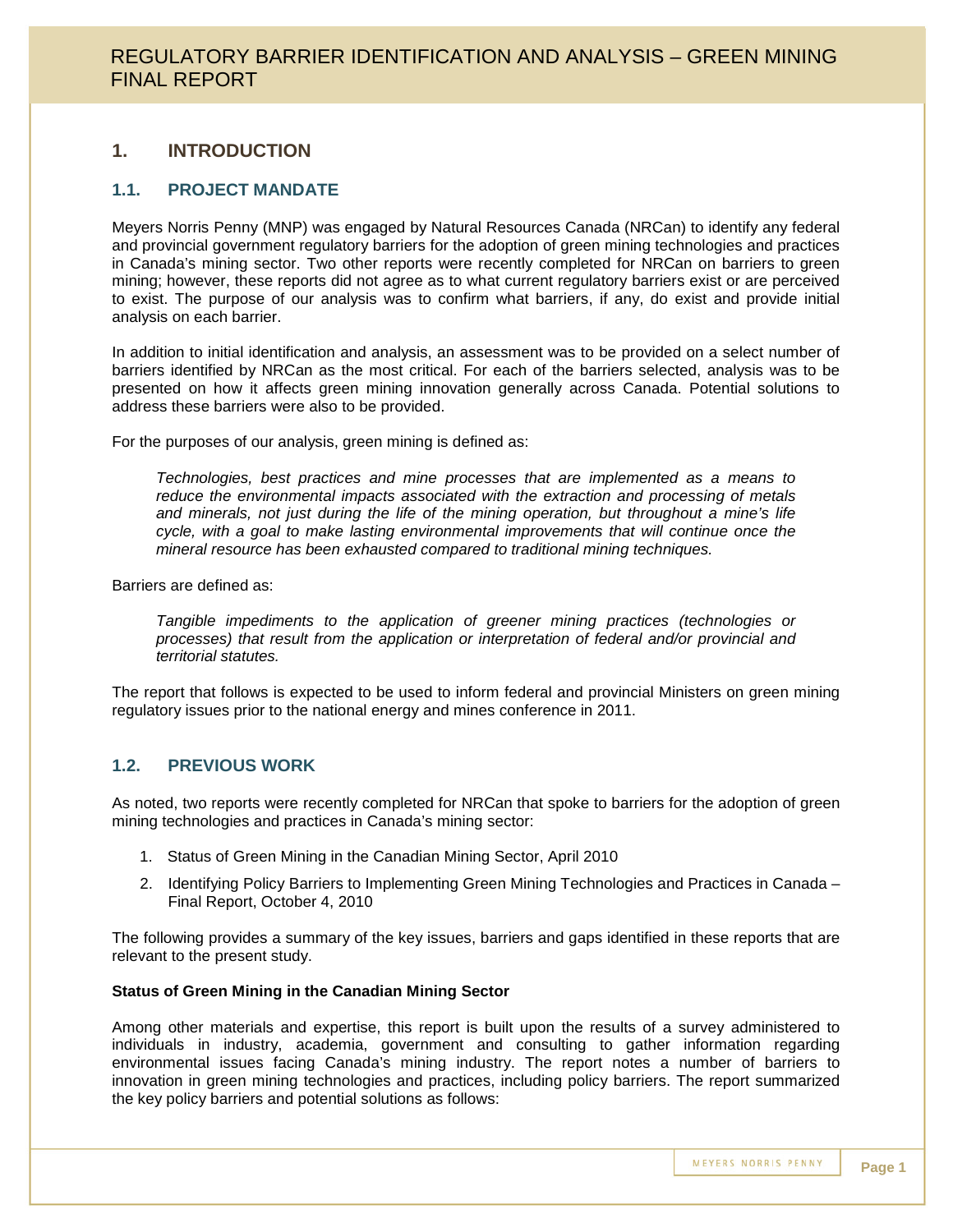- *A number of respondents noted that government needs to play a role in incentivizing greener practices by optimizing incentives such as financial measures that could be used to reduce or eliminate financial barriers.*
- *Other respondents noted ineffective policies and regulations as a barrier to progress whether it was intergovernmental issues, inter-ministerial issues or combinations of the two. The desire for government to take an active role in efforts towards harmonization between the provincial and federal governments on environmental issues was a recurring theme.*
- *Several respondents depicted leadership in green mining as limited. Issues such as the absence of compliance drivers (government or corporate policy), lack of incentives to act in the absence of policy drivers and insufficient economic rationale suggested that there is a role for government to facilitate interest and commitment and to bridge the gap between policy uncertainty and economic rationale for action.*

Other important barriers were noted around ecological risk assessments. The report stated that most federal, provincial and territorial authorities have guidelines regarding emissions and discharge targets for generic application. Therefore, these guidelines do not fit well with all mining operations; in some cases the guidelines are too stringent, and in others below levels that naturally occur at the site. As well, approaches to establish site-specific guidelines are limited and do not always make use of more recent tools. Concern was expressed "that in trying to meet generic criteria, some technologies that may actually be useful and effective in meeting site-specific conditions could be excluded from consideration." Furthermore, guidelines developed by federal and provincial/territorial authorities were seen as often overlapping, sometimes causing confusion as to which guidelines to follow.

#### **Identifying Policy Barriers to Implementing Green Mining Technologies and Practices in Canada**

This study built upon the report on the status of green mining in Canada's mining sector in order to confirm whether government regulatory barriers for the adoption of green mining technologies and practices exist and their effect. Interviews were conducted with mining stakeholders from federal and provincial governments, industry associations and the private sector. The key findings from these interviews are as follows:

- *1. Regulations do not establish tangible barriers to Green Mining*
- *2. The process of assessing and approving environmental performance is resulting in challenges for regulators, communities and mining companies, including:*
	- *a. Lack of information/evidence on the performance of a novel or new mining technology increases perception of risk*
	- *b. Capacity to substantiate/verify the performance of new technologies for regulators and communities*
	- *c. The ability to define the stringency of environmental standards to address local eco-system concerns*

The report's conclusion was as follows:

*When individuals (regulators, communities or business) are faced with making a decision in the presence of uncertainty they will typically migrate to what they know (existing and proven technologies and processes). This represents a noteworthy barrier to the investment in and implementation of greener mining practices.*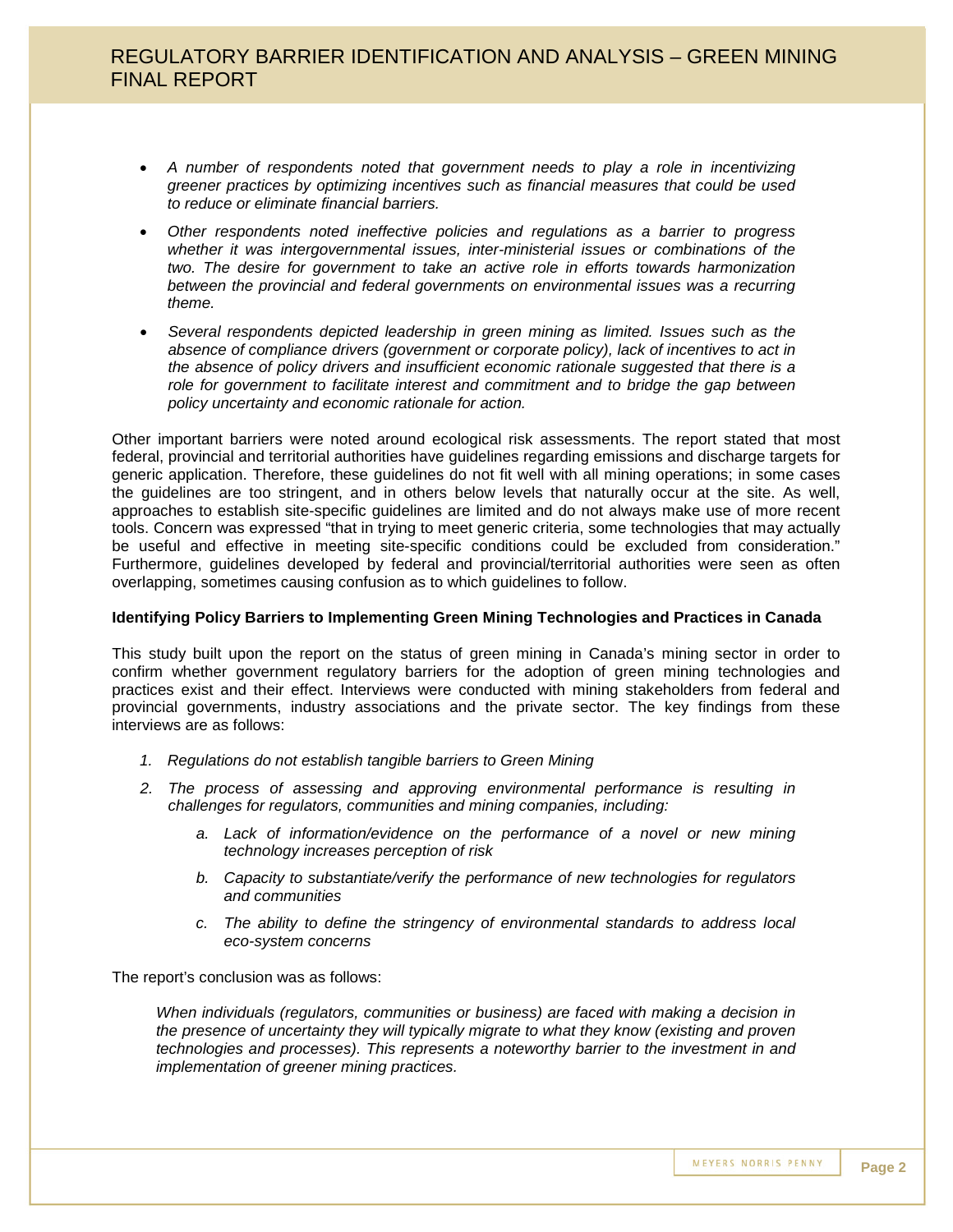### **2. METHODOLOGY**

In order to complete our analysis, it was decided that MNP would interview a number of federal, provincial and territorial government officials, as well as industry contacts. A list of contacts was developed in collaboration with NRCan which included federal regulators as well as regulators from each province and territory. The Canada Mining Innovation Council (CMIC) and the Mining Association of Canada (MAC) were also included on the list as initial industry contacts. With input from CMIC, MAC and industry regulators, a list of mining companies to contact regarding this topic was developed and approved by NRCan. Several criteria were considered when developing this list:

- Location of operations: Representation of mining companies from as many Canadian jurisdictions as possible
- Size of company: Representation of both large and junior mining companies
- Type of operations: Representation of as many different types of mining operations as possible

A total of 31 government and industry organizations were contacted for an interview and 24 interviews were conducted. As some interviews involved a number of participants, the total number of individuals consulted for our analysis was 33. MNP was able to conduct interviews with regulators in all jurisdictions except Nunavut and Prince Edward Island. However, Indian and Northern Affairs Canada, which was interviewed as part of our analysis, currently acts as Nunavut's main regulator. Prince Edward Island declined an interview on the basis that the Province does not have a history of mining.

A complete list of stakeholders interviewed for this report has been provided in Appendix A. The interview guide, provided in Appendix B, outlines the topics covered during the interviews. It is important to note that questions asked during the interviews varied depending upon the responses received from the interviewees and subsequent requests from NRCan to begin inquiring about specific topics of interest.

An interim report was issued by MNP on March 31, 2011 which provided a summary of the findings from the interviews completed as of that date. A summary of findings and themes that emerged as at April 26, 2011 was also provided to NRCan. The following report outlines the key and secondary findings gathered during the course of the entire analysis. The findings were derived entirely from the interviews conducted.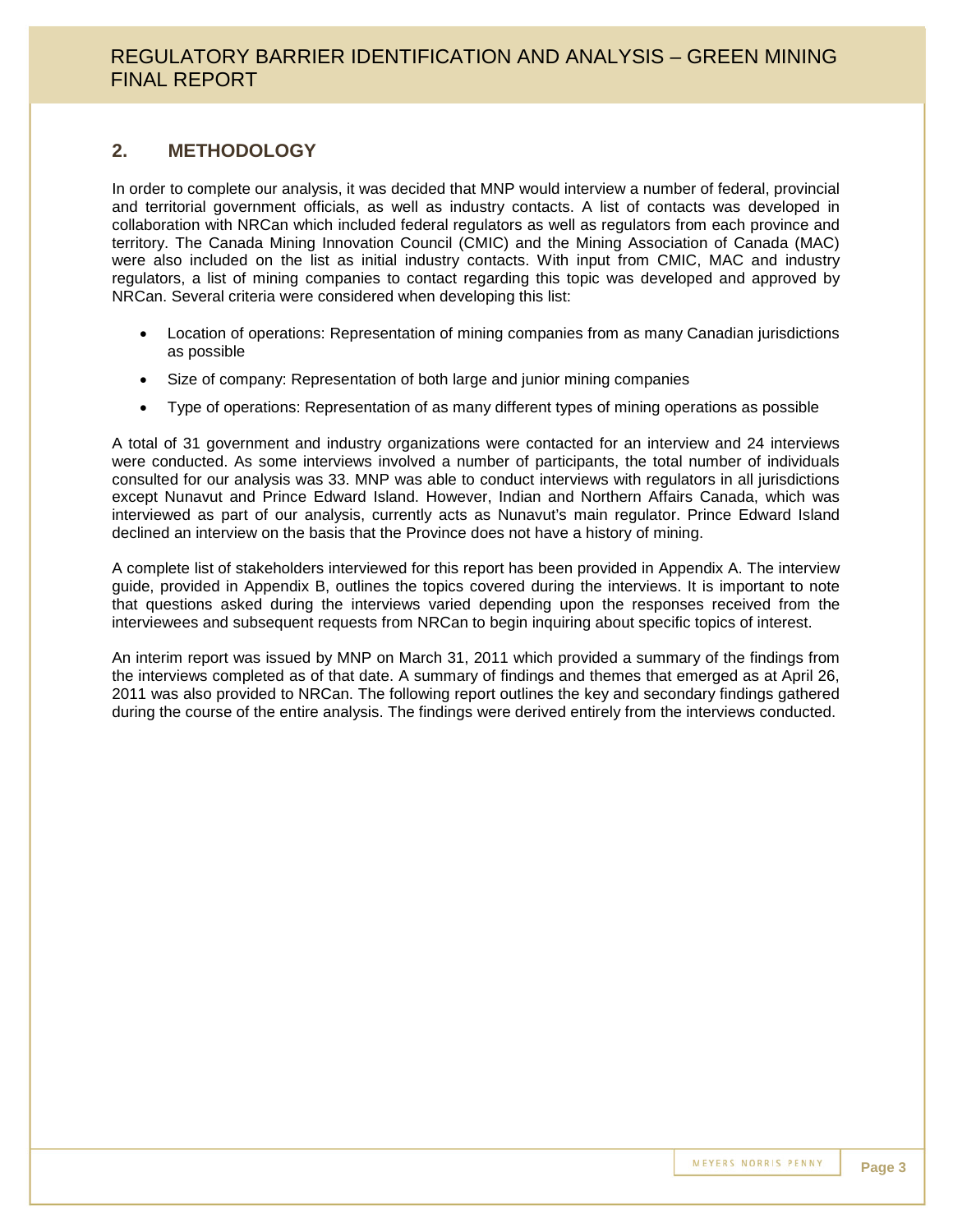### **3. KEY FINDINGS**

Findings suggest that there are no specific federal, provincial or territorial regulations in place that act as barriers to the implementation of green mining technologies and processes. We consistently heard from stakeholders that the barriers "are not in the regulations themselves, but rather the regulatory process and other influences from external factors". Regulations have become more stringent over the years when it comes to the protection of the environment; at the same time, it appears that when government regulations are adjusted, they are adjusted to reflect what progressive mining companies are undertaking in terms of implementation of new mining technologies and processes.

The major themes that emerged throughout the course of our analysis include the following four points.

#### **1. Perceived and Real Barriers in Approval Processes**

While it was noted by several respondents that regulations allow for flexibility in a company's approach to regulatory compliance, approval process may be negatively affecting the uptake of green mining technologies. The potential for delays in the environmental assessment process with introducing a new technology that does not have a demonstrated track record acts as a deterrent for some mining companies. Regulators often require verifiable evidence of a new technology's performance which takes time and resources that some companies may not be able to afford. Because of the potential for approval delays and the uncertainty as to whether a new technology will be approved, a company may choose to make use of proven technologies that will ensure a quicker approval process.

One jurisdiction indicated that geology, scoping, pre-feasibility and feasibility work for a mining operation occurs at the same time as the environmental assessment process. As a result, companies may come across technologies or processes they can use to operate more efficiently while the assessment process is occurring. Depending upon the time of this discovery it can be difficult for regulators to change direction to accommodate the inclusion of a different process or technology as information has to be provided prior to a hearing before the approvals board. If a company wants to make changes after this hearing it can lengthen the approval process significantly, especially when taking into account the additional time required to provide adequate data regarding the performance of an innovative technology or process.

Solutions to this issue are difficult to identify as proper precautionary measures must be taken by all levels of government to be certain that new technologies are safe and that appropriate contingency plans are put in place if the technologies fail. However, it was noted that there are opportunities for improving the amount and quality of ongoing dialogue between regulators and industry to discuss potential new technologies and potential requirements for approval.

In some cases the pace of regulatory change can also affect the timeliness of approval processes. In one province, mine ventilation regulations in place are currently too specific to diesel-powered equipment. These regulations determine compliance by using measurements that can only be calculated when diesel-powered equipment is used. As a result, significant effort is required from both mining companies and regulators to determine how other technologies, such as hybrid equipment, can be included in mining operations and how compliance will be measured. One company indicated that this situation is part of the reason why it does not use hybrid equipment in this jurisdiction as extensively as it does in others that recognize the use of this technology.

It was suggested that standards that are measurable regardless of the technology used, such as air quality, should be developed rather than using compliance standards specific to a certain technology. This would eliminate the need for regulatory changes as technology evolves as well as the additional effort from both industry and regulators to find ways to approve the use of new technologies at mining operations prior to regulatory change.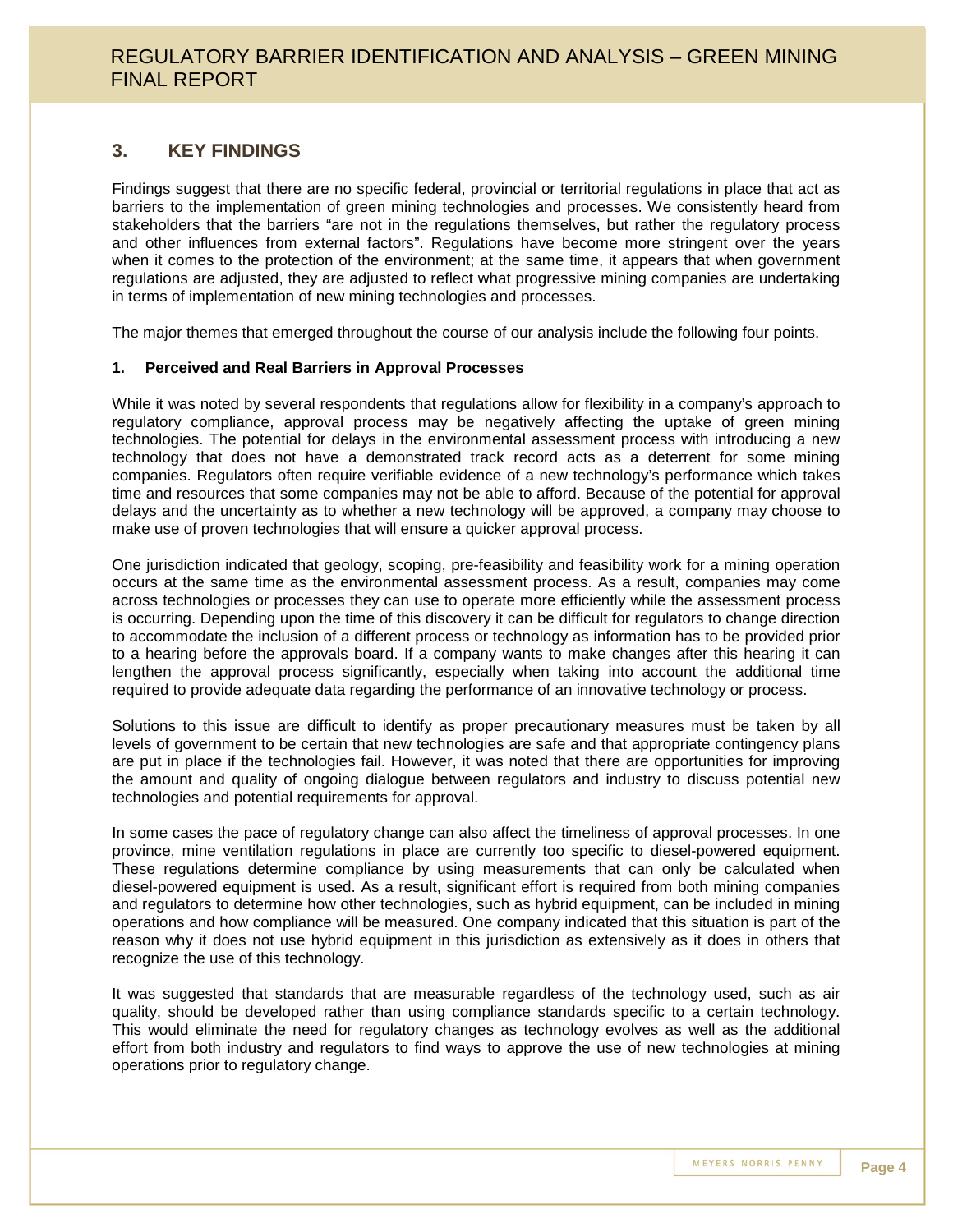In addition to approval delays related to the use of green technologies, some jurisdictions have indicated that there is often a duplication of efforts required in order to ensure operational compliance at the provincial, territorial and federal levels. For instance, where regulations vary from province to province it becomes inefficient for companies.

Some companies indicated that the lack of alignment of regulations and targets between the provincial, territorial and federal systems leaves them in the position of "middle-man" between the different government departments. The differences between green house gas emissions targets set by the federal and provincial governments was put forth as an example of where coordinated efforts amongst government departments to more closely align regulations would be beneficial, allowing for more certainty that a particular technology will comply with all regulations.

It was suggested that instituting a single national regulator could help to streamline the approval process within Canada. However, it is important to recognize that there are a number of constitutional realities that make this a potentially unlikely outcome. As well, one provincial/territorial jurisdiction indicated that it manages its internal approval processes by having a single environmental assessment act. Although it was indicated that regulators still spend a significant amount of time assessing new technologies and asking for multiple opinions including that of the public, less work is required from mining companies to ensure compliance with multiple systems.

#### **2. Risks Associated with being a Technology Leader**

Being the first company to implement a new technology involves a significant amount of risk. A large amount of money may be spent by a company to develop a technology that might not be approved by regulators due to uncertainty regarding the technology's performance. The risk undertaken by a company is not only monetary; the time and effort required for the approval of a new technology or process has the potential to cause significant project delays. As a result, while mining companies may be interested in being innovative, they are also interested in being "the first to be second" to implement a new technology as they know it will work, that the cost undertaken by the company will be less and that the approval process will be smoother as the technology has been proven to work by a preceding company.

To lessen the financial risk assumed by a company when implementing innovative technologies, it was proposed that the government could assume some of the risk by providing increased funding both at the research and development and commercialization stages. Despite the economic significance of mining to remote and Northern communities as well as across Canada as a whole, there is limited funding available to the mining industry compared to other industries such as energy, oil and gas and forestry. The amount of funding that is available to the mining industry appears to be decreasing as well. For example, it was indicated that the Natural Sciences and Engineering Research Council of Canada (NSERC) has shifted from multi-year funding to funding that must be renewed annually, affecting the types of projects that can be undertaken with NSERC assistance. Increased funding is required in order to improve the environmental performance of mining and ensure the Canadian mining industry can continue to compete with other mining jurisdictions. Funding increases would be particularly valuable for smaller mining companies who may be financially able to implement new technologies but not to develop them themselves.

Another method to lessen risk proposed the formation of collaborative partnerships to support the development and demonstration of applied green technologies specific to industry needs. While the protection of proprietary and patented technologies can provide barriers to such partnerships, there is room for mining companies to work together and pool financial resources to forward new technologies that would be of benefit to the entire industry.

Several examples of existing partnerships in Canada were noted including CMIC. In general, it is understood among the mining companies interviewed that CMIC is working towards coordinating efforts related to research and development of new and innovative technologies and processes in order to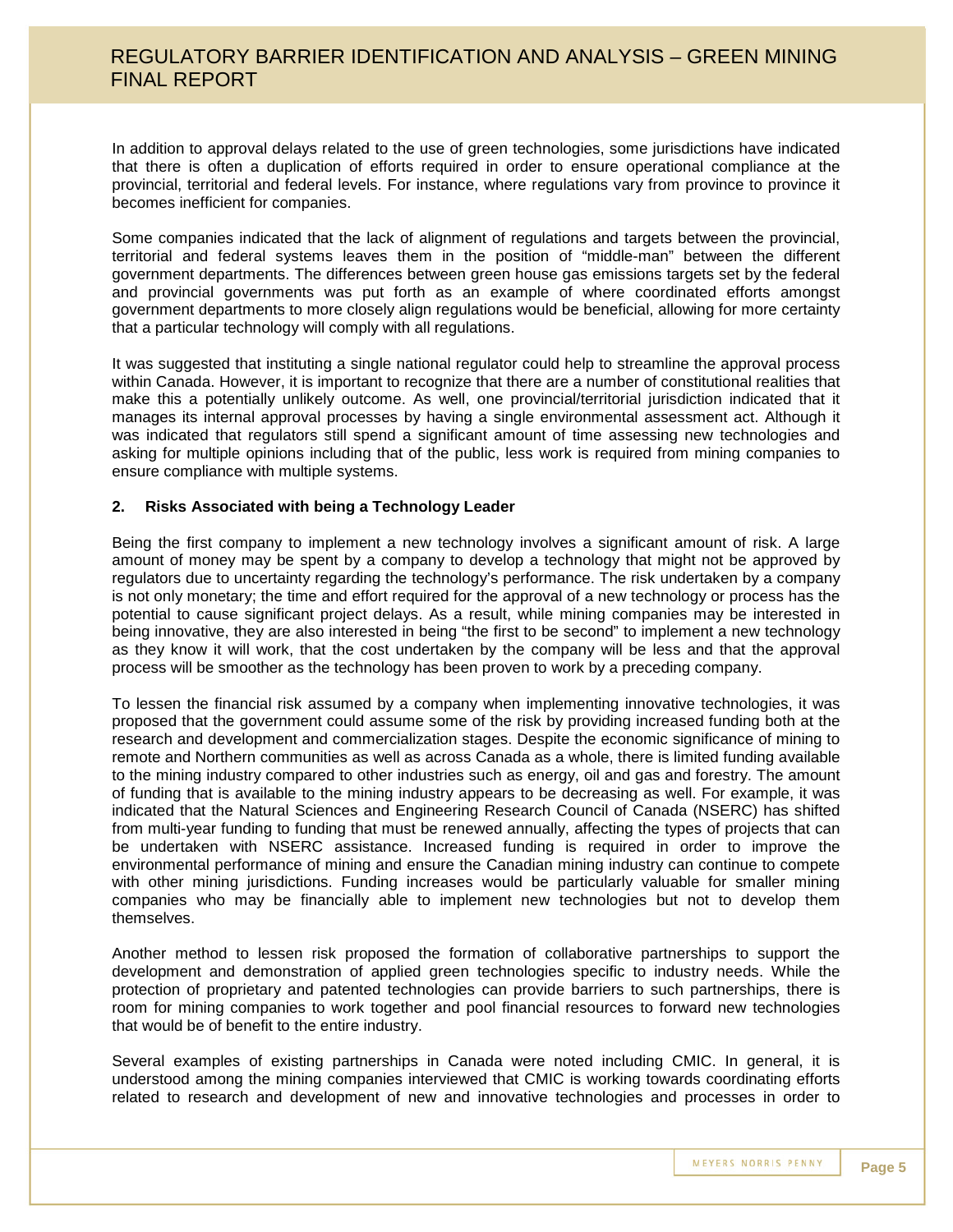minimize duplication of efforts. CMIC will also play a role in the demonstration of new technologies and will be ready to start funding certain types of projects soon. However, this organization is still in its infancy and in a few years it will be better understood what progress has been made.

It is also felt that some mining companies may not be receiving enough support from provincial mining associations. Provincial associations do not always include all industry players; as a result, major companies may be overrepresented, while smaller companies do not receive enough representation and therefore may not be aware of what is occurring in the industry around them.

As a result, some jurisdictions feel that there is room for improvement in this area at both the provincial and national level. The Commonwealth Scientific and Industrial Research Organization (CSIRO) and AMIRA International in Australia were given as examples of successful research partnerships. Both organizations are funded by both the public and private sectors and complete many collaborative and applied research projects. One interviewee indicated that companies with operations in both Canada and Australia spend more on research in Australia through organizations such as CSIRO and AMIRA as they currently see more positive results there rather than in Canada.

On the other hand, it is felt among some companies that government-industry partnerships that sponsor non-proprietary research are not always relevant to industry needs. Research needed by larger companies can be very specific and, as these companies tend to have their own research and development departments, this research can be completed in-house without outside assistance. This method ensures the protection of intellectual property rights as well. One large private firm indicated that it finds more benefit from forming research consortiums with other private companies to pursue research initiatives when it is perceived as needed, such one consortium that sponsors research on acid mine drainage. As a result, it is felt that research organizations funded by both the public and private sector provide greater benefits to smaller mining companies who may not have in-house research capabilities.

#### **3. Lack of Incentives to Encourage Green Technology Development and Demonstration**

Some respondents have indicated that the business model of the mining industry does not provide direct financial incentives to exceed the regulated standard; therefore, most companies are satisfied meeting existing standards and focusing on maximizing return to their shareholders. As a result, improved government incentives are needed in order to provide motivation to pursue the implementation of new technologies that exceed the regulated standard but that also carry more financial risk. The Scientific Research and Experimental Development (SR&ED) credit was often mentioned as a less effective tax credit that has lower uptake by industry as it requires a large amount of effort for a "minimal benefit." It was also indicated that mining companies who have been proactive and acted in advance of a regulation later had difficulty obtaining credit for their efforts once the regulation was enacted.

An exception was noted in one jurisdiction where there is a regulation in place that acts as a contract between mining companies and the government and requires mining companies to try to find ways to reduce environmental rejects levels. Companies must try to reach Environmental Rejects Objectives (ERO) calculated by the government and prove that they employed all possible efforts to achieve the objectives. During this time, a fee is charged to companies on rejects over ERO levels. After five years the ERO are then written into regulations. Therefore, this process involves both a regulation incentive and a financial incentive to exceed the current regulatory standard.

It was also indicated that progressive mining companies realize that a larger investment in a green technology up front can provide more benefits in the long-term, including operational efficiencies resulting in cost savings and becoming known as a leader in the industry. It is felt that the cost-benefit of these technologies should be stated more clearly by government and that this could contribute to an increase in the number of companies choosing to implement new technologies. Nevertheless, it was indicated that smaller mining companies may not have the expertise or financial means to invest in new green technologies, leading them to focus upon meeting existing standards rather than pushing forth innovation.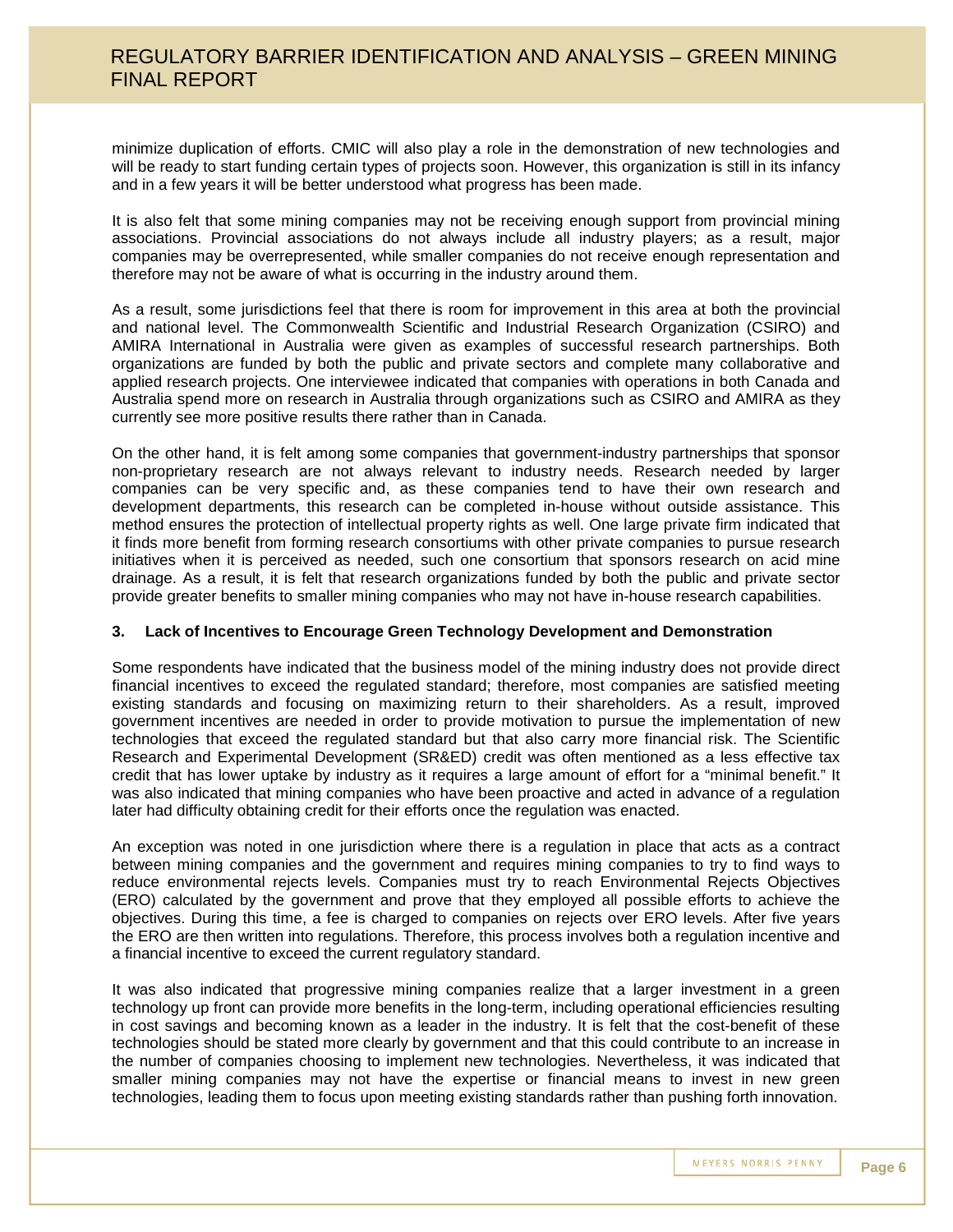Therefore, there is a need for an increased number of incentives to research, develop and implement green technologies. The process involved to obtain incentives should also be faster and more efficient, as it is felt that this would lead to greater uptake of these incentives by industry. While the additional risk associated with implementing new technologies would still be higher than that of proven technologies, the financial reward would be higher as well with more numerous and easily obtainable incentives. Potential incentives suggested by stakeholders included the following:

- Accelerated depreciation on new technologies
- Tax credits for capital costs related to developing new technologies
- Royalty rate reduction linked to environmental performance on a sliding scale where the first company to implement a new technology receives the largest benefit, the second receives less and those that follow afterward receive little or no benefit

It is clear that incentives based on hard deliverables as well as incentives for research and development are needed. While some stakeholders have indicated a preference for results-based incentives, they have also stated the importance of funding research that may not result in the successful development of a new technology. Research that demonstrates that a new technology will not be effective in the field is as valuable as research that results in technology development since it indicates areas where resources should not be used in the future. It was suggested that further analysis of incentives and supports to other strategic, high-gross industries should be undertaken to determine whether the mining sector is receiving an equivalent proportion.

#### **4. Opportunities for Improved Communication between Government and Industry**

There is a need for improved communication between government and industry related to the evolution of the regulatory framework and the design of future regulations. Several interviewees indicated that it is difficult for industry to translate what the government communicates to them into something tangible – for instance, what terms such as "world class", "clean air", "clean water" and "green" really mean and what is then required from industry. More specific language such as "particulate matter" or "diesel hybrids" would provide industry with more certainty that actions they take will meet government goals, and ultimately help to alleviate some of the risk involved in investing in new technologies and practices. While regulations that are not prescriptive provide flexibility, they also create uncertainty for companies who want to ensure that the technologies they are proposing to use will adhere to regulatory requirements. Many initiatives can be undertaken to lessen the environmental footprint of mining; therefore, proper balance between being prescriptive and flexible is required to provide industry with the confidence to move forward with the implementation of green technologies.

Currently, it is felt that the onus is on industry to try to find out what government regulators are trying to communicate to them. This situation makes it difficult for companies to prepare and invest in advance of future regulatory direction. While some firms strive to exceed the regulated standard for reputation purposes in spite of this, other companies are apprehensive about spending money to implement technologies that exceed current standards as they are unsure that they will receive recognition for implementing these technologies once new regulations are in place. As a result it is felt that industry should be consulted by government regarding the refinement of government standards and principles to provide them with the clarity and direction needed to plan for the future.

In addition to clarity on current and future regulations, further direction on the types of data required by government to properly assess a new technology is required. It is felt that when it comes to the implementation of innovative technologies that the "devil is in the details." Criteria used by the government to assess new technologies are generic and vague, making it hard for companies to prepare all data required and ensure the approval process is not slowed as a result of insufficient data. This lack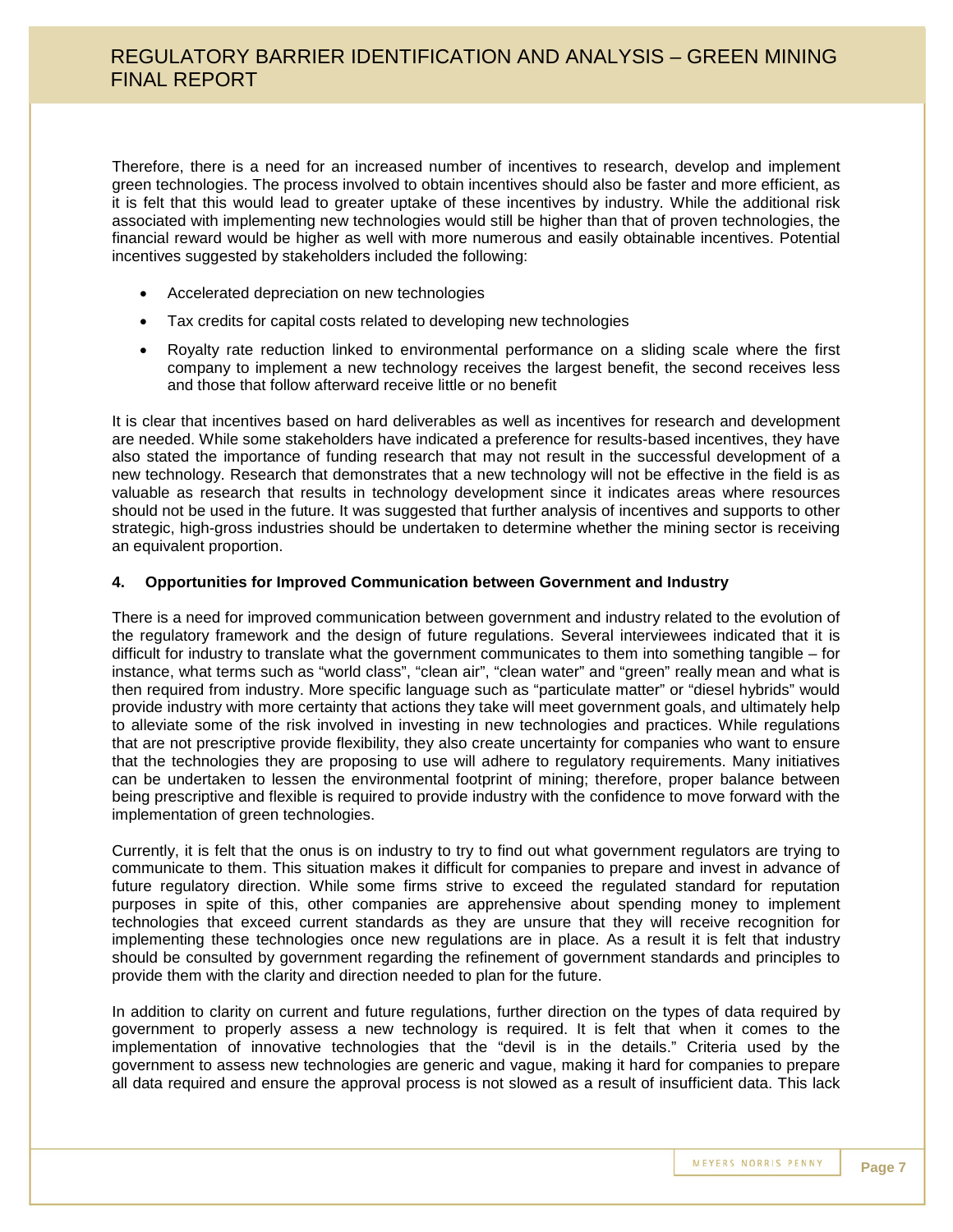of detail regarding what is required by the government to properly assess a technology may prevent companies from including the use of green mining technologies in their operations.

In the latter stages of our interviews, we inquired with a select number of individuals to understand what the thought process is when evaluating a green technology. The table below serves to highlight the very different thought processes that each party undertakes in analyzing new technology solutions.

#### **Diagram: Varying Questions Asked by Industry and Regulators**



The comment we heard was that since the thought process for how the two parties enter into the conversation is so different, there is bound to be challenges in communication.

While some jurisdictions have indicated a need for a collaborative process between government and industry to provide clarity on regulations and data required for assessments, others feel that communication between government and industry is strong in this area. To facilitate effective communication, some jurisdictions hold panels between different levels of government and industry associations or companies. In Quebec, a permanent panel involving the Quebec Mining Association and the Quebec Ministry of Environment is in place, as well as a panel between the Quebec Mining Association and Environment Canada.

Nova Scotia employs a one-window approach, where federal and provincial regulators are brought together to meet with a mining company regarding its proposal. At the end of this meeting the company knows whether their proposal is in compliance with all levels of government regulation or if adjustments need to be made. A successful variation of the one-window approach used in Greenland involves a company submitting a proposal to one individual who then discusses the proposal with regulators and provides information back to the company regarding any issues with its proposal.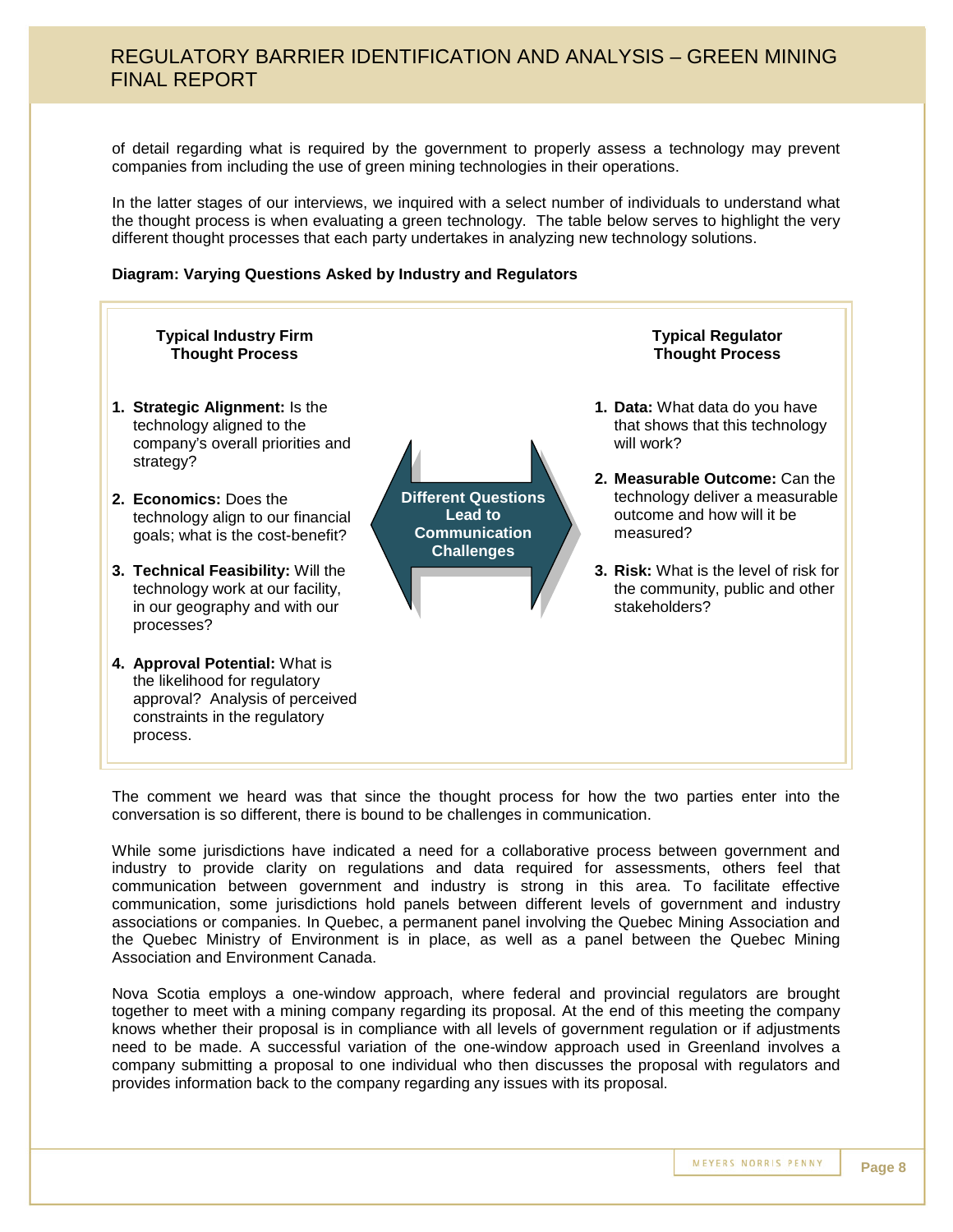A number of industry firms indicated that they proactively approach regulators to discuss any technologies they feel may cause issues with the approval process. One firm employs its own onewindow approach by gathering regulators together to ensure that the company has been diligent enough in their proposal. Another indicated that they bring regulators to sites that are using the technologies they will be proposing to use in order to provide regulators with a greater understanding of these technologies.

Therefore, in addition to providing opportunities to discuss current and future regulations, collaborative processes such as panels and the one-window approach can also play a role in providing government with a greater understanding of green technologies, lessening government uncertainty and the perception of risk involved in approving such technologies.

A collaborative approach could also assist industry in communicating success stories related to innovation in green mining technologies and processes. In general, companies are tasked with promoting their own success stories. This practice does not ensure that these positive messages are received by all audiences who would benefit from them. Currently, many mining companies hear of innovative technologies that would be useful to implement in their operations by chance. Creating a mechanism to better communicate innovation in technology could increase the use of green technologies that some companies may not currently be aware of. Improving the communication of successes in innovation to the general public as well would assist mining companies in obtaining a social licence to operate which could then improve the length of time needed to receive approval for mining operations.

Improved communication is also needed to support initiatives such as NRCan's Green Mining Initiative (GMI). It was indicated that the mining industry has had a bad reputation for a significant period of time and as a result, initiatives such as GMI are beneficial as they encourage less intrusive practices in mining and work towards improving public opinion of mining operations. However, many government and industry stakeholders were unfamiliar with the goals of the GMI and were uncertain as to what "green mining" connotes.

Terms like green mining are difficult to grasp as they "can mean a thousand things to a thousand people." Labelling a technology as green does not necessarily make it so and does not always result in the social acceptance of the technology. For instance, wind turbines are identified as a clean technology, but road construction is required to be able to access and maintain the turbines which may interfere with the migration patterns of certain species. Wind turbines also contribute to the deaths of many birds. Furthermore, in some cases, open pit mining may be the only technique that can be used in order to mine ore. This technology is the cleanest possible in this particular situation, but it causes long-term damage to the landscape and as a result is not socially accepted. More specific language is required to communicate the details as to why a particular technology may be greener than another in order to both guide the future technology implementation decisions of industry and to gain social licence for industry to implement these technologies.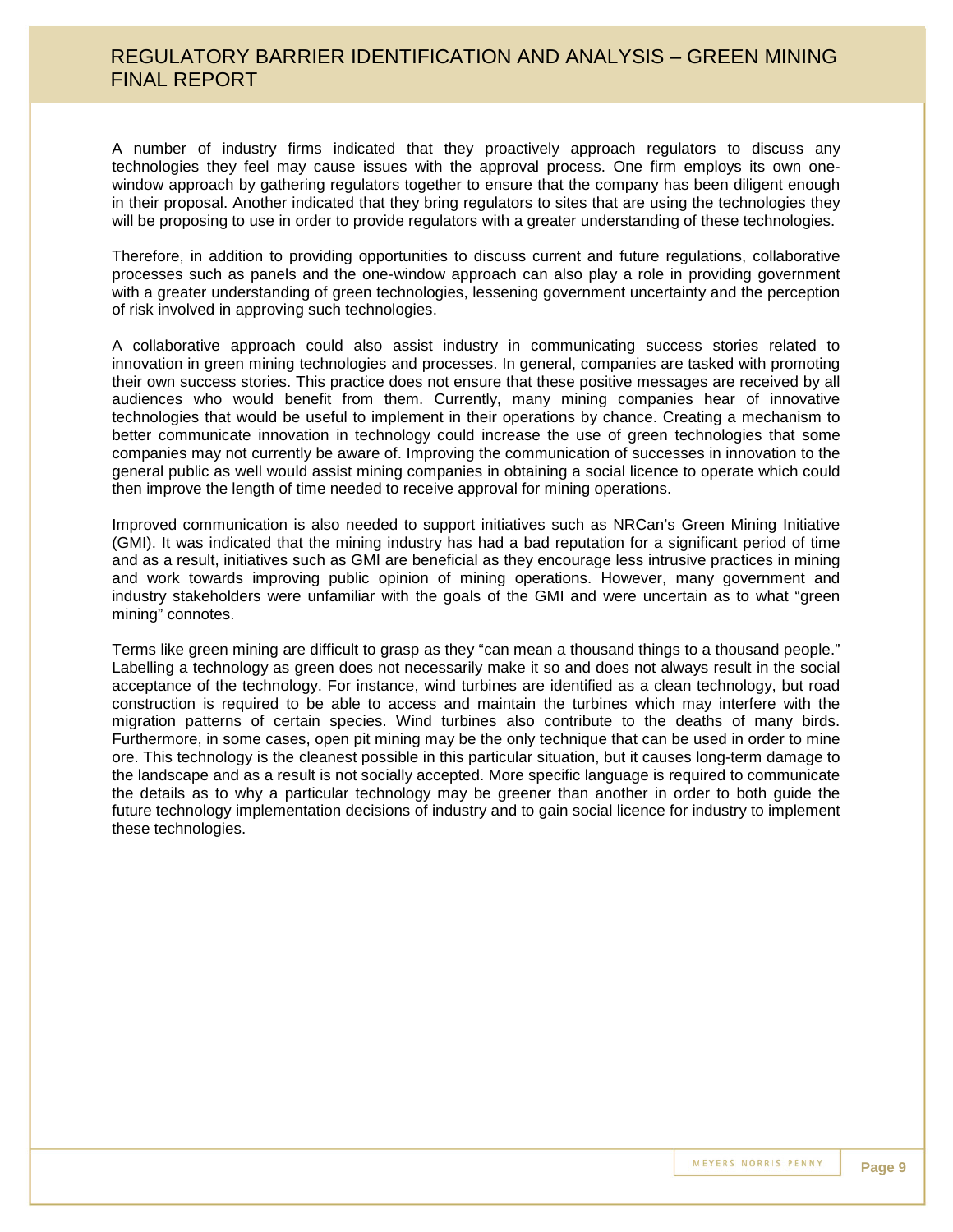### **4. SECONDARY FINDINGS**

#### **Unintended Consequences of Government Regulations**

Certain regulations put in place to reduce the environmental impact of mining may have unintended negative effects on the government and industry's efforts towards greener practices. For example, the American Conference of Governmental Industrial Hygienists (ACGIH) provides information on Threshold Limit Values (TLVs), stating that TLVs are not standards:

*They are guidelines designed for use by industrial hygienists in making decisions regarding safe levels of exposure to various chemical substances and physical agents found in the workplace. In using these guidelines, industrial hygienists are cautioned that the TLVs… are only one of multiple factors to be considered in evaluating specific workplace situations and conditions.*

*TLVs… are health-based values established by committees that review existing published and peer-reviewed literature in various scientific disciplines…. [As they] are based solely on health factors, there is no consideration given to economic or technical feasibility.*<sup>1</sup>

Respondents indicated that certain provinces have adopted the TLVs themselves into regulations without proper consideration of other relevant factors. The consequences of this practice include increased amounts of certain toxins resulting from the processes used to reduce other toxins to ACGIH TLVs. Multiple stakeholders provided examples of this; one involved increased green house gas emissions resulting from the use of technologies that manage sulphur dioxide emissions.

Another example involves a proposed change in the nitrogen dioxide TLV from 3 ppm to 0.2 ppm. If this change is adopted by government, it is expected that ventilation requirements will increase. Greater amounts of energy will be consumed in order to meet the ventilation requirements which will result in increased green house gas emissions. Additional ventilation requirements can also increase the amount of dusting underground, requiring greater use of chemicals and increased water consumption for dust abatement. Furthermore, attempts to reduce diesel particulate emissions underground may increase nitrogen dioxide emissions. Therefore, if the nitrogen dioxide TLV reduction is implemented, companies will also have less inventive to adopt greener fuels or otherwise implement technologies or processes that reduce diesel particulate emissions in underground operations.

These examples demonstrate that certain regulations may not be reducing mining's environmental impact effectively as greater emissions and energy usage may be required to control issues resulting from the management of certain regulatory targets. Government regulators need to ensure that they take into account the overall impact a regulation will have on lessening mining's environmental footprint as a whole to ensure that efforts are not wasted on attempts to adhere to multiple regulations that do not align with one another. Consultation with industry regarding mining technologies and their outputs may assist regulators in determining the potential environmental consequences of regulations.

Another solution suggested the creation of a multi-stakeholder review panel that would determine both the scientific and health-based merits of TLVs. The panel would assess how a TLV affects other occupational health, safety and environmental factors to determine whether it improves worker health and safety while responsibly minimizing environmental outcomes. The review team could also evaluate the technical, social and economic viability of implementing the TLV and provide recommendations to government.

<sup>1</sup> http://www.acgih.org/TLV/, accessed May 12, 2011.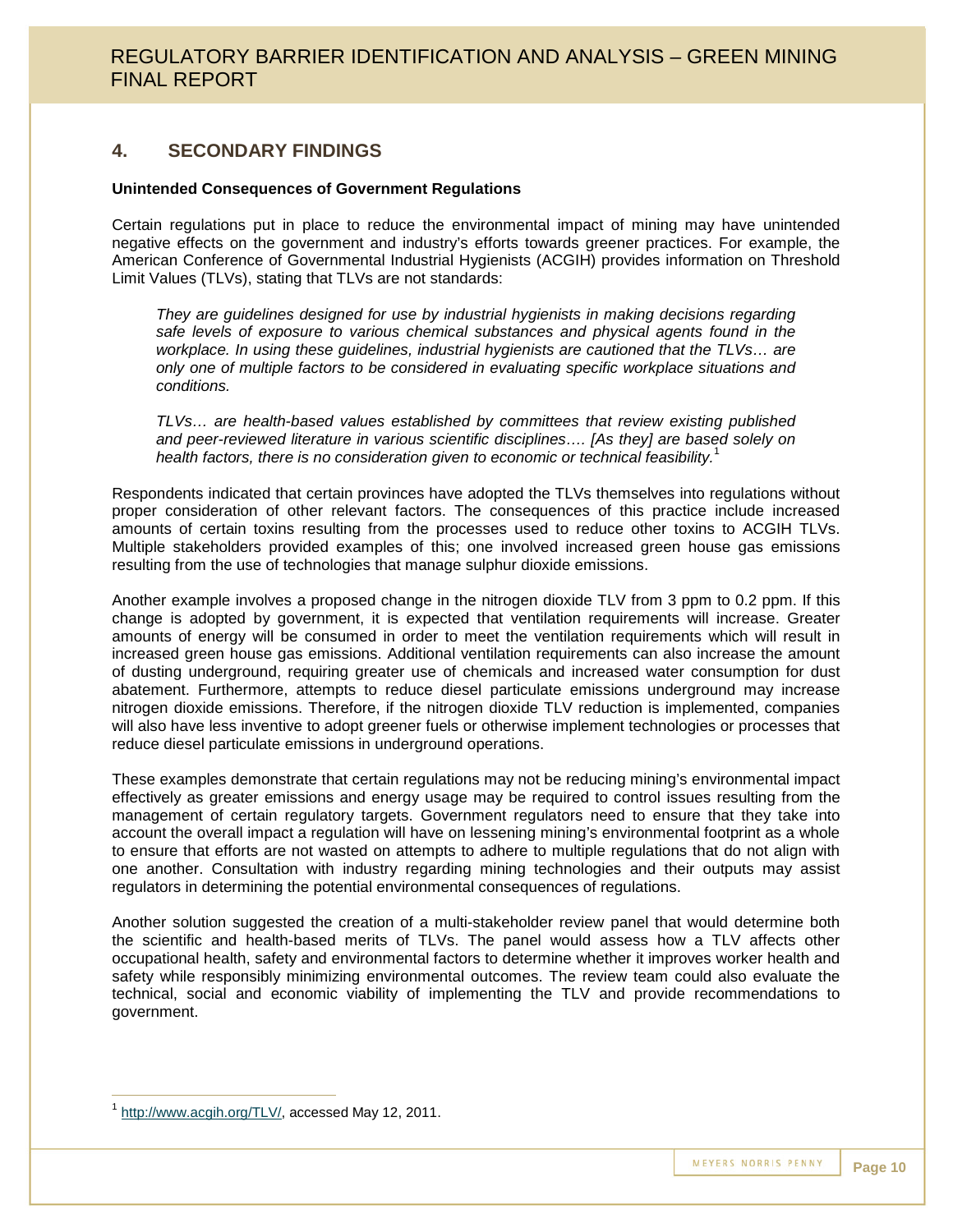#### **Need for Reasonable Standards**

Respondents indicated that regulators often use generic standards and criteria to determine compliance to regulations. These standards may be unreasonable depending upon the situation of a particular mining operation. For instance, changes in regulations in one jurisdiction decreased the amount of suspended solids allowed in effluent receiving water to levels lower than the naturally occurring levels at some sites. Companies located at these sites are now tasked with the responsibility of managing naturally occurring toxins in addition to their operations' wastes in order to achieve compliance with regulations.

Furthermore, one company indicated that its tailings treatment system will leave behind fewer hydrocarbons than were present before the company began its operations. Despite this, regulators have required that the company lower the hydrocarbon level even further than the amount that will already be achieved and below the level that naturally exists in the environment. Therefore, there is a need to acknowledge the uniqueness of each mining site in order to establish reasonable compliance standards that properly assess a company's efforts towards the restoration of a mining site to its natural condition.

#### **Insufficient Regulator Knowledge**

There are currently gaps felt in the knowledge base of government regulators. As companies recruit experienced regulators out of government to work for their operations and baby boomers begin to retire, often the remaining regulators are younger and have minimal experience outside of formal education, presenting challenges for regulators to work with industry on an equal footing. It was indicated that a new model is needed as the frequent turnover in regulators has affected industry's ability to sustain effective, long-term relationships with regulators who have significant knowledge of the mining industry.

Insufficient regulator knowledge can make it difficult for companies to receive approval to use new, innovative technologies and processes. Additionally, it is felt that regulators lack sophistication regarding global issues and trends and that this can also make it difficult for companies to implement innovative ideas. There is a need for industry and government to work together to increase regulator knowledge of both current issues and new developments in the industry, which could then result in lessening the perception of risk related to new technologies and improving upon the length of time needed to approve the use of such technologies.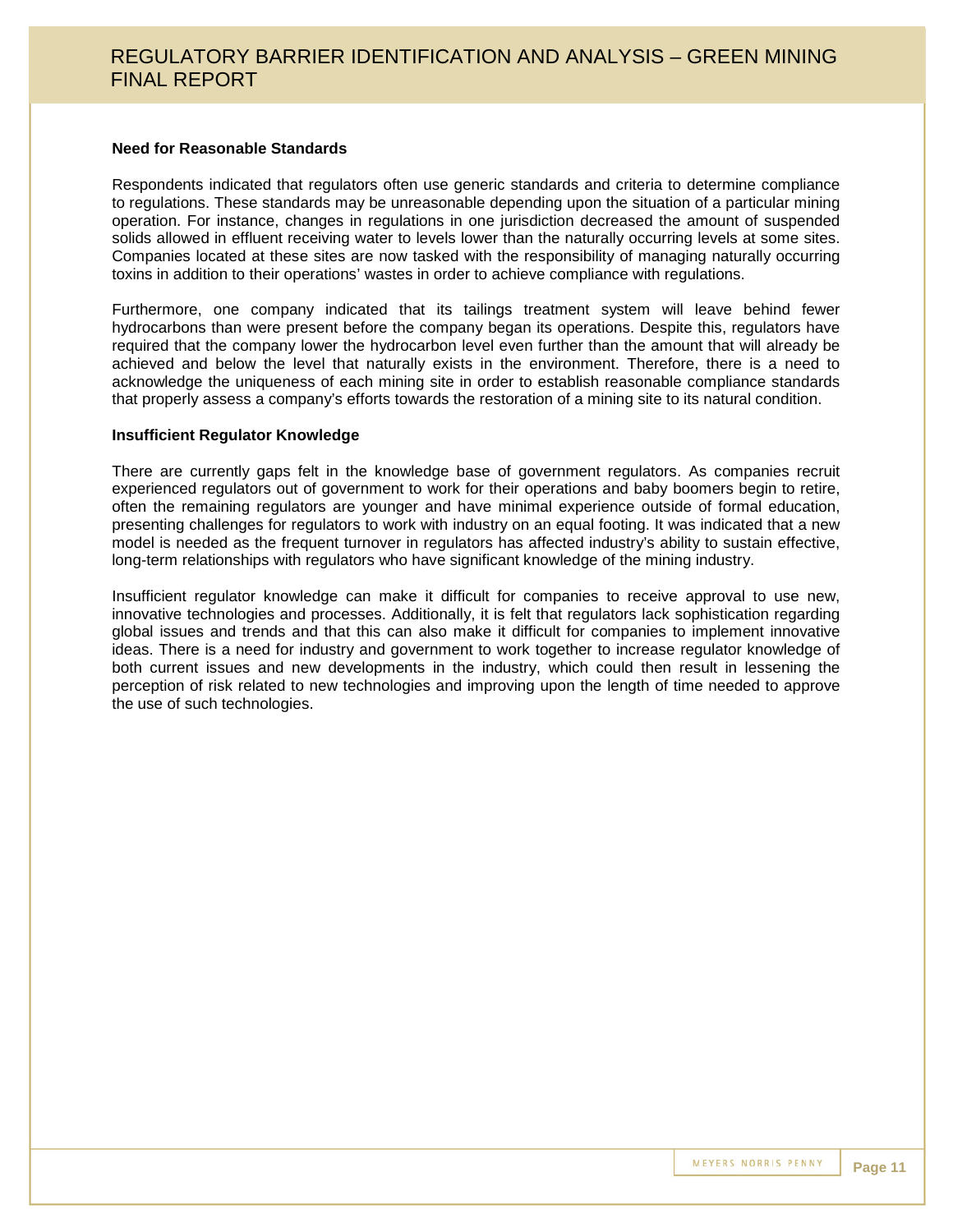### **5. CONCLUSION**

Our analysis suggests that there are no specific federal, provincial or territorial regulations in place that act as barriers to the implementation of green mining technologies and processes. Governments enact regulations to reflect public interest in protecting the environment as much as possible. As a result, regulations in place identify the minimum levels of compliance companies must adhere to and do not restrict companies from exceeding these levels. While barriers are not in the regulations themselves, a variety of barriers exist in regulatory processes and other factors including but not limited to regulatory criteria and the interpretation of regulations.

It appears that the most significant barrier is effective and efficient communication and collaboration between government and industry. Addressing this issue can ensure that industry is aware of the present and future direction of government and is provided with adequate information on regulatory criteria and standards. It can also result in increasing the knowledge base of regulators regarding new technologies, which could then assist in improving the speed of approval processes. Collaborative communication efforts can also improve public perception of mining in general as well as a mining company's ability to obtain a social licence to operate. In short, creating new and improving current methods of communication is key to addressing many of the barriers that currently discourage companies from implementing green technologies and processes.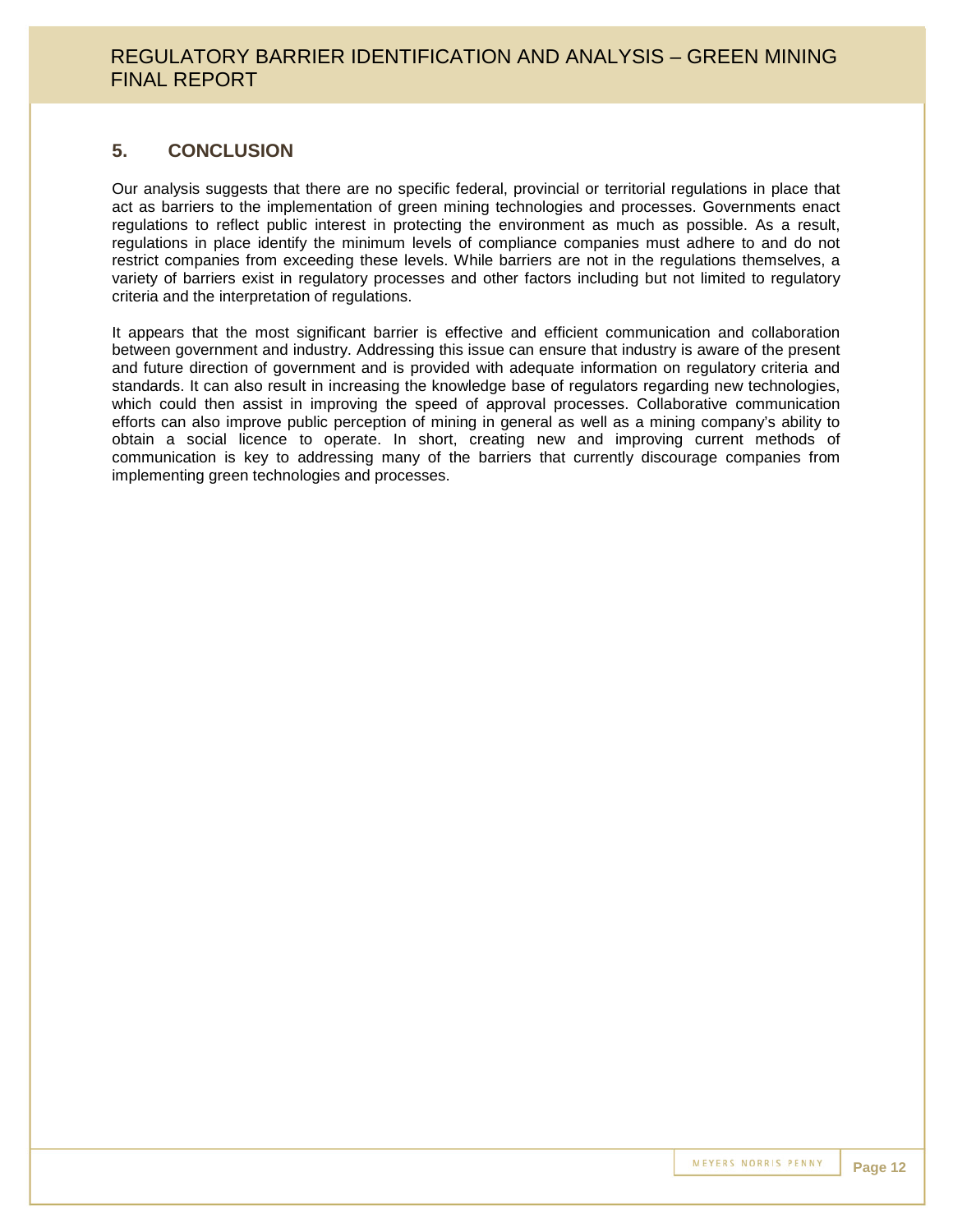## **6. APPENDIX A – LIST OF STAKEHOLDERS INTERVIEWED**

| <b>Provincial Contacts</b> |                                                                                                                                                                                                                                                                                                                                                                                                                                                |  |
|----------------------------|------------------------------------------------------------------------------------------------------------------------------------------------------------------------------------------------------------------------------------------------------------------------------------------------------------------------------------------------------------------------------------------------------------------------------------------------|--|
| <b>Province</b>            | <b>Provincial Government Organization</b>                                                                                                                                                                                                                                                                                                                                                                                                      |  |
| <b>British Columbia</b>    | Ministry of Energy, Mines and Petroleum<br><b>Resources</b><br>Anne Currie, Executive Director Policy and<br>$\bullet$<br>Sustainability and Chief Gold Commissioner<br>Jim Lewis, Mineral Economist<br>$\bullet$<br>Kim Bellefontaine, Senior Mine Review<br>Geologist<br>Tania Demchuk, Environmental Geoscientist<br>Ministry of Forests, Lands and Natural<br><b>Resource Operations</b><br>James Sandland, A/Manager of Climate<br>Change |  |
| Alberta                    | <b>Energy and Resources Conservation Board</b><br>Terry Abel, Executive Manager, Oil Sands and<br>Coal Branch                                                                                                                                                                                                                                                                                                                                  |  |
| Saskatchewan               | <b>Energy and Resources</b><br>Cory Hughes, Director, Mineral Policy<br>Hal Sanders, Assistant Deputy Minister,<br>Minerals, Lands and Policy                                                                                                                                                                                                                                                                                                  |  |
| Manitoba                   | <b>Innovation, Energy and Mines</b><br>Chuck Jones, Resource Management<br>$\bullet$<br>Geologist, Mining Engineering Section,<br><b>Mineral Resources Division</b><br>Doina Priscu, Chief Mining Engineer, Mineral<br>$\bullet$<br><b>Resources Division</b><br>Ernest Armitt, Director Mines Administration,<br>$\bullet$<br><b>Mineral Resources Division</b>                                                                               |  |
| Ontario                    | Ministry of Northern Development, Mines and<br><b>Forestry</b><br>John Malczak, Senior Policy Advisor, Mining<br>Act Modernization, Mines and Minerals<br><b>Division</b><br>Leslie Cooper, Manager, Mine Rehabilitation,<br>$\bullet$<br>Inspection and Compliance                                                                                                                                                                            |  |
| Quebec                     | <b>Association Miniere du Quebec</b><br>Jean-Claude Belles-Isles, Director<br><b>Environmental Affairs</b>                                                                                                                                                                                                                                                                                                                                     |  |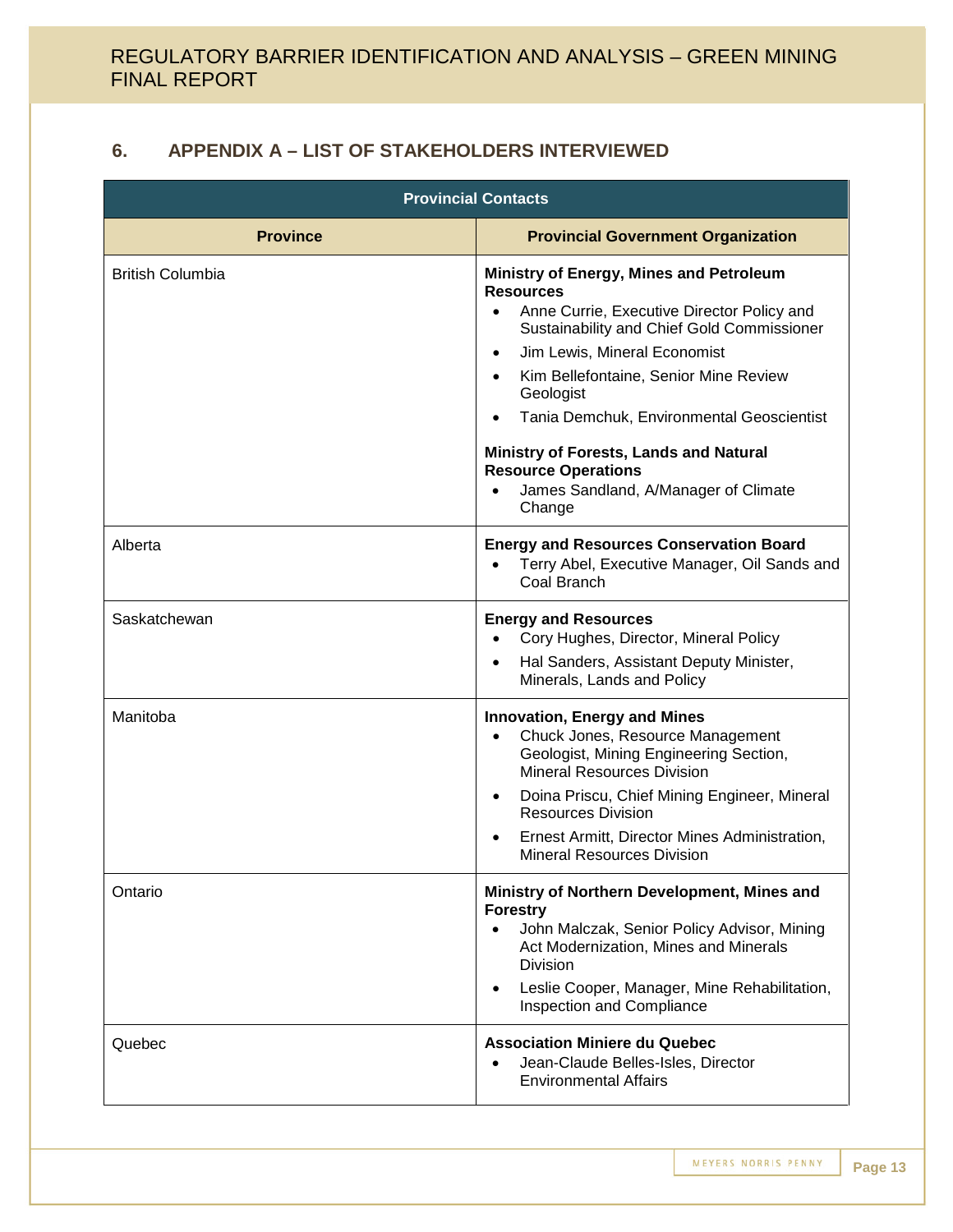|                              | Ministere des Ressources naturelles et de la<br><b>Faune</b><br>Louis Bienvenu, Direction generale de<br>$\bullet$<br>developpement de l'industrie minerale |
|------------------------------|-------------------------------------------------------------------------------------------------------------------------------------------------------------|
| <b>New Brunswick</b>         | <b>Natural Resources</b><br>Cory Neumann, Mine Reclamation Engineer,<br>٠<br>Minerals and Petroleum Development Branch                                      |
| Nova Scotia                  | <b>Natural Resources</b><br>Mike MacDonald, Executive Director, Mineral<br>$\bullet$<br>Resources Branch                                                    |
| Newfoundland and Labrador    | <b>Natural Resources</b><br>Alex Smith, Director, Mineral Development<br>٠                                                                                  |
| Yukon                        | <b>Energy, Mines and Resources</b><br>Robert Holmes, Director Mineral Resources<br>$\bullet$                                                                |
| <b>Northwest Territories</b> | <b>Industry, Tourism and Investment</b><br>Kelly Mahoney, Senior Mining Advisor, Mining                                                                     |

| <b>Federal Government Authorities</b>                         |                                                                                      |  |
|---------------------------------------------------------------|--------------------------------------------------------------------------------------|--|
| <b>Federal Government Organization</b>                        | <b>Contact</b>                                                                       |  |
| <b>Environment Canada</b>                                     | Chris Doiron, Chief of Mining and Processing<br>$\bullet$                            |  |
| <b>Fisheries and Oceans Canada</b>                            | Christine Stoneman, A/Director General,<br>$\bullet$<br><b>Major Projects Review</b> |  |
| Indian and Northern Affairs Canada                            | James Chau, Mining Analyst, Mineral<br>$\bullet$<br>Resources Directorate            |  |
| la decembro Anno 2008 este una condizione della constituzione |                                                                                      |  |

| <b>Industry Associations and Companies</b> |                                                                                      |  |
|--------------------------------------------|--------------------------------------------------------------------------------------|--|
| <b>Industry Organization</b>               | <b>Contact</b>                                                                       |  |
| <b>Canada Mining Innovation Council</b>    | Tom Hynes, Executive Director                                                        |  |
| <b>Mining Association of Canada</b>        | Justyna Laurie-Lean, VP Environment and<br>٠<br>Health                               |  |
| <b>Cameco Corporation</b>                  | Liam Mooney, Director of Environmental<br>٠<br>Affairs                               |  |
| <b>Franklin Geosciences</b>                | Jim Franklin, President<br>٠                                                         |  |
| <b>Shell</b>                               | Jeff Roberts, Mine Development Manager<br>٠<br>Margwyn Zacaruk, Regulatory Approvals |  |

MEYERS NORRIS PENNY **Page 14**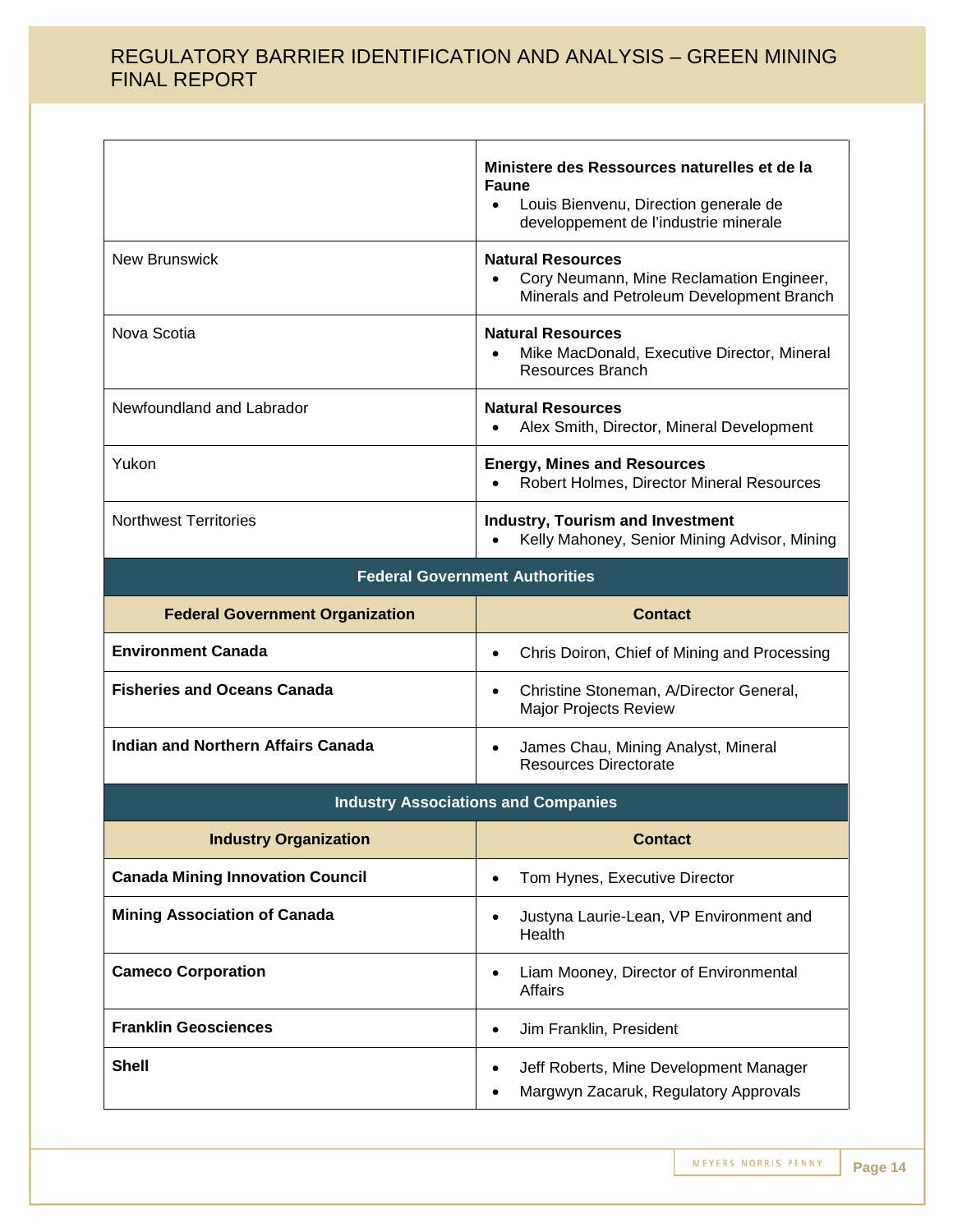| <b>Teck</b>                | Mark Edwards, Director of Environmental and<br><b>Corporate Affairs</b>                                                          |
|----------------------------|----------------------------------------------------------------------------------------------------------------------------------|
| Vale                       | <b>Chantal Clement, Manager Environment</b>                                                                                      |
| <b>Vismand Exploration</b> | Richard Moore, VP Exploration; also Chair of<br>the Prospectors and Developers' Association<br>of Canada's Geosciences Committee |
| <b>Xstrata</b>             | Robert Prairie, Director Ecological Effects<br>Assessment                                                                        |

MEYERS NORRIS PENNY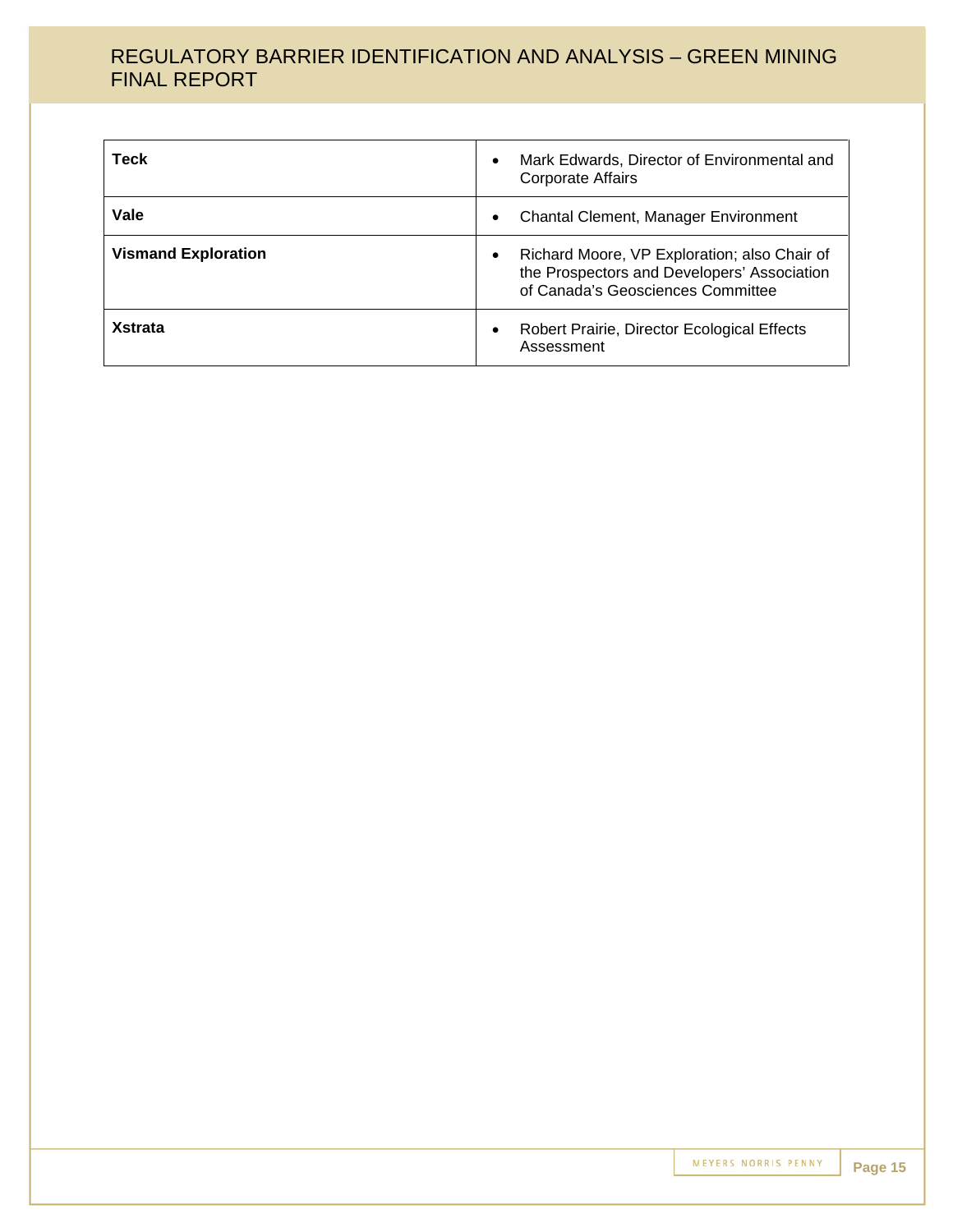### **7. APPENDIX B – INTERVIEW GUIDE**

MNP has been engaged by NRCan to identify any federal and provincial government regulatory barriers for the adoption of green mining technologies and practices in Canada's mining sector. Two other reports were recently completed for NRCan on barriers to green mining; however, these reports did not agree as to what current regulatory barriers exist or are perceived. The purpose of the report we are undertaking is to confirm if barriers do exist and provide an assessment of the barriers that NRCan identifies as the most critical. The assessment will outline how the barriers affect green mining innovation generally across Canada, and provide potential solutions to address the barriers. The findings of our report are expected to be presented to Mines Ministers in July.

Please be assured that the responses you provide us with during this interview will remain confidential. All information gathered during our interviews will be reported to NRCan in a consolidated format.

#### **Questions**

- 1. Anecdotal evidence suggests regulatory barriers to green mining innovation might exist. Has your organization identified any federal, provincial, or territorial government regulations that may inhibit the implementation of new green mining technologies and processes?
	- a. If so, please reference which regulations provide barriers and what these barriers are.
	- b. How could these barriers be overcome? What solutions could be effective?
	- c. If you have not identified any specific barriers, do you think it might be more of a perception issue? If so, what could be done to address it?
- 2. If any barriers have been identified, please describe how these policies or practices impact the different stages of a mine's lifecycle (exploration and prospecting, commissioning, ongoing operations and mine closure)?
- 3. How would you describe the communication of current federal or provincial/territorial government environmental policies to industry? Is it complete with economic rationale?
- 4. Considering changes made to environmental policy and targets might impact the future relevance of technology and processes that companies invest in, how would you assess the communication of future environmental goals of the federal and provincial/territorial governments? Does it allow organizations to invest in technology and processes with the certainty that if additional changes were made to environmental policy and targets the technology and processes will still be relevant?
- 5. Has your organization identified any barriers or issues involved in the assessment processes to obtain necessary permits or permissions (ex. Federal and provincial environmental assessments, provincial permitting/Certificate of Approval, federal and provincial ecological risk assessments, etc.) for new technologies and processes related to mining?
	- a. What would you suggest to improve the assessment process?
- 6. Are you aware of any federal and provincial/territorial government regulations that conflict with one another?
	- a. If so, can you reference which regulations conflict?
	- b. Is there is adequate assistance available to industry regarding what regulations to follow in the event of conflicting regulations?